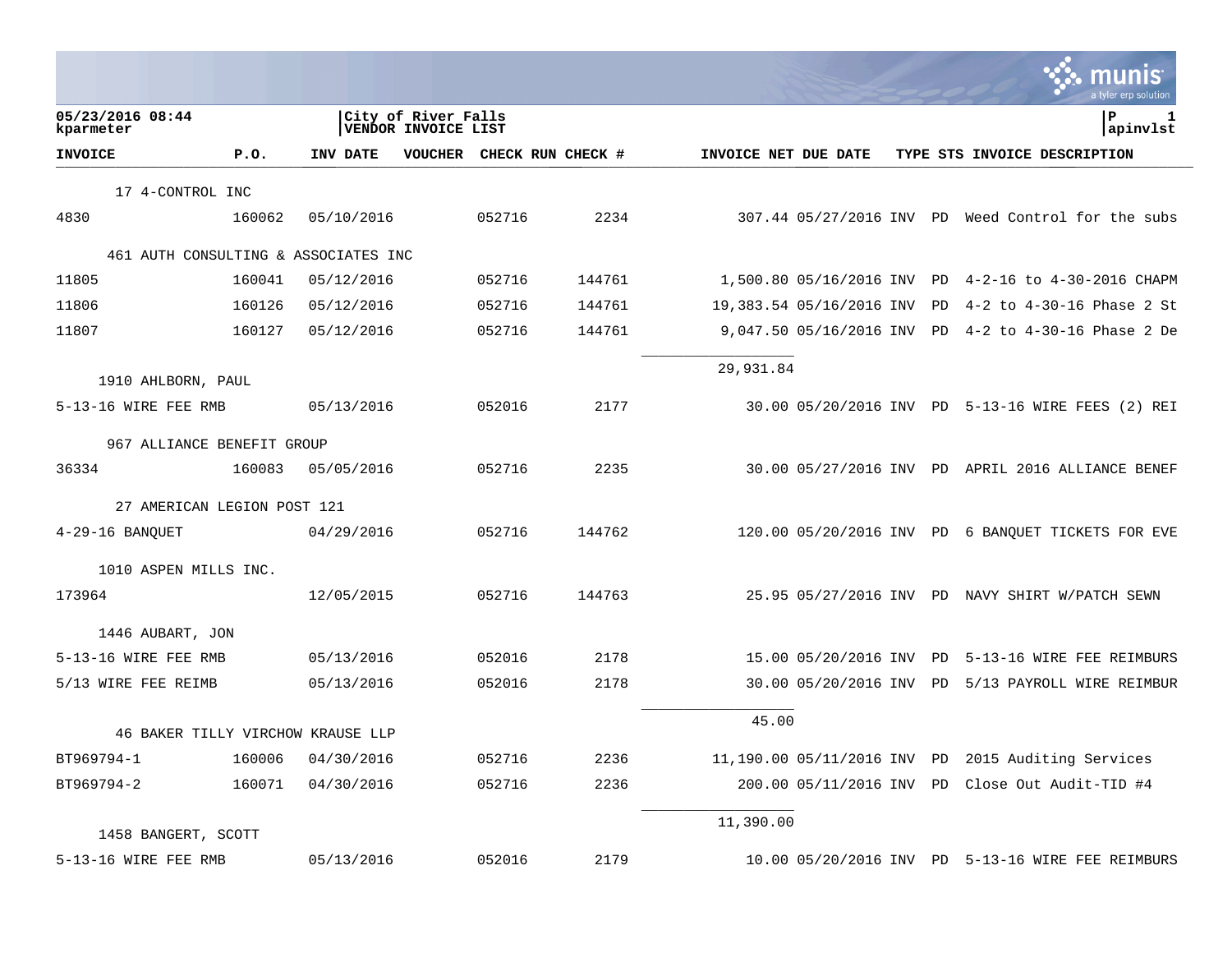|                               |                                         |            |                                                   |        |                   |                      |                            |    | munis<br>a tyler erp solution                      |
|-------------------------------|-----------------------------------------|------------|---------------------------------------------------|--------|-------------------|----------------------|----------------------------|----|----------------------------------------------------|
| 05/23/2016 08:44<br>kparmeter |                                         |            | City of River Falls<br><b>VENDOR INVOICE LIST</b> |        |                   |                      |                            |    | ΙP<br>2<br>apinvlst                                |
| <b>INVOICE</b>                | P.0.                                    | INV DATE   | VOUCHER                                           |        | CHECK RUN CHECK # | INVOICE NET DUE DATE |                            |    | TYPE STS INVOICE DESCRIPTION                       |
|                               |                                         |            |                                                   |        |                   |                      |                            |    |                                                    |
|                               | 1326 BEAR GRAPHICS INC                  |            |                                                   |        |                   |                      |                            |    |                                                    |
| 0742866                       |                                         | 04/29/2016 |                                                   | 052716 | 2237              |                      |                            |    | 113.32 05/20/2016 INV PD 1,000 LASER CHECKS        |
|                               | 494 BERGSTROM, JULIE                    |            |                                                   |        |                   |                      |                            |    |                                                    |
| 5-13-16 WIRE FEE RMB          |                                         | 05/13/2016 |                                                   | 052016 | 2180              |                      |                            |    | 15.00 05/20/2016 INV PD 5-13-16 WIRE FEE REIMBURS  |
|                               |                                         |            |                                                   |        |                   |                      |                            |    |                                                    |
|                               | 51 BETTENDORF TRANSFER & EXCAVATING INC |            |                                                   |        |                   |                      |                            |    |                                                    |
| 6887                          |                                         | 05/04/2016 |                                                   | 052716 | 144764            |                      | 1,200.00 05/27/2016 INV PD |    | 417 E MAPLE RETAP WATER M                          |
|                               | 53 BIEDERMAN, TRACY                     |            |                                                   |        |                   |                      |                            |    |                                                    |
| 5-13-16 WIRE FEE RMB          |                                         | 05/13/2016 |                                                   | 052016 | 2181              |                      |                            |    | 15.00 05/20/2016 INV PD 5-13-16 WIRE FEE REIMBURS  |
| 949 BMI                       |                                         |            |                                                   |        |                   |                      |                            |    |                                                    |
| 28043419                      |                                         | 05/02/2016 |                                                   | 052716 | 144765            |                      |                            |    | 336.00 05/27/2016 INV PD 5-1-16-4-30-17 MUSIC LICE |
|                               |                                         |            |                                                   |        |                   |                      |                            |    |                                                    |
| 1857 BO'S 'N MINE             |                                         |            |                                                   |        |                   |                      |                            |    |                                                    |
| 4N80884FD3                    |                                         | 05/10/2016 |                                                   | 052716 | 144766            |                      |                            |    | 20.00 05/27/2016 INV PD RESTITUTION FROM C DIRKS   |
|                               | 54 BOARDMAN & CLARK LAW-FIRM            |            |                                                   |        |                   |                      |                            |    |                                                    |
| 68676                         |                                         | 05/13/2016 |                                                   | 052716 | 2238              |                      |                            |    | 203.00 05/27/2016 INV PD 4-25-16 PHONE CONFERENCE  |
|                               |                                         |            |                                                   |        |                   |                      |                            |    |                                                    |
| 1072 BOND, ANGIE              |                                         |            |                                                   |        |                   |                      |                            |    |                                                    |
| 5-13-16 WIRE FEE RMB          |                                         | 05/13/2016 |                                                   | 052016 | 2182              |                      | 10.00 05/20/2016 INV       | PD | 5-13-16 WIRE FEE REIMBURS                          |
| 5/13 WIRE FEE REIMB           |                                         | 05/13/2016 |                                                   | 052016 | 2182              |                      | 10.00 05/20/2016 INV       | PD | 5/13 PAYROLL WIRE FEE REI                          |
|                               |                                         |            |                                                   |        |                   | 20.00                |                            |    |                                                    |
|                               | 57 BORDER STATES INDUSTRIES, INC.       |            |                                                   |        |                   |                      |                            |    |                                                    |
| 911175739                     | 160144                                  | 05/03/2016 |                                                   | 052716 | 144767            |                      | 1,378.50 05/27/2016 INV    | PD | ELECTRIC DEPT INVENTORY I                          |
| 911196345                     | 160157                                  | 05/06/2016 |                                                   | 052716 | 144767            |                      | 1,163.68 05/27/2016 INV    | PD | INVENTORY ITEMS                                    |
| 911239905                     | 160176                                  | 05/16/2016 |                                                   | 052716 | 144767            |                      | 5,712.00 05/27/2016 INV    | PD | ELECTRIC METERS RESISDENT                          |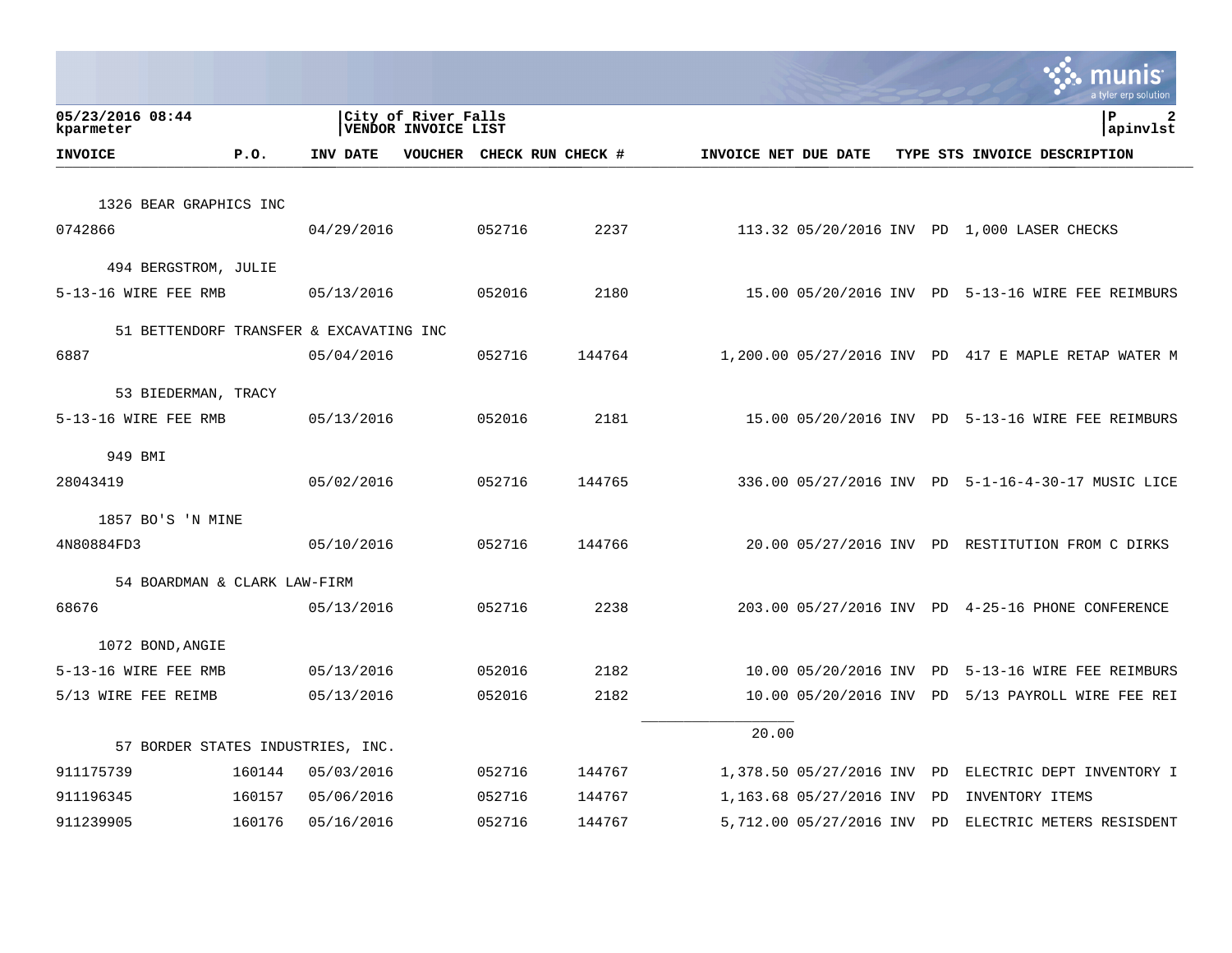|                               |                                |            |                                            |        |                   |                      |                            |    | nıs<br>a tyler erp solution                        |
|-------------------------------|--------------------------------|------------|--------------------------------------------|--------|-------------------|----------------------|----------------------------|----|----------------------------------------------------|
| 05/23/2016 08:44<br>kparmeter |                                |            | City of River Falls<br>VENDOR INVOICE LIST |        |                   |                      |                            |    | l P<br>3<br>apinvlst                               |
| <b>INVOICE</b>                | P.0.                           | INV DATE   | <b>VOUCHER</b>                             |        | CHECK RUN CHECK # | INVOICE NET DUE DATE |                            |    | TYPE STS INVOICE DESCRIPTION                       |
|                               |                                |            |                                            |        |                   | 8,254.18             |                            |    |                                                    |
| 959514                        | 2164 BUCKEYE INTERNATIONAL INC |            |                                            |        |                   |                      |                            |    |                                                    |
|                               |                                | 04/27/2016 |                                            | 052716 | 144768            |                      |                            |    | 82.84 05/05/2016 INV PD APRIL 2016 ALL PURPOSE BL  |
| 1681 BUESKING, BRENT          |                                |            |                                            |        |                   |                      |                            |    |                                                    |
| 5-13-16 WIRE FEE RMB          |                                | 05/13/2016 |                                            | 052016 | 2183              |                      |                            |    | 15.00 05/20/2016 INV PD 5-13-16 WIRE FEE REIMBURS  |
| 2173 CAMPBELL CYNTHIA         |                                |            |                                            |        |                   |                      |                            |    |                                                    |
| 5-13-16 WIRE FEE RMB          |                                | 05/13/2016 |                                            | 052016 | 2184              |                      |                            |    | 20.00 05/20/2016 INV PD 5-13-16 WIRE FEE REIMBURS  |
|                               | 62 CANON SOLUTIONS AMERICA INC |            |                                            |        |                   |                      |                            |    |                                                    |
| 4019069196                    |                                | 05/02/2016 |                                            | 052716 | 144769            |                      |                            |    | 517.50 05/27/2016 INV PD 05/31/16-08/28/16 MAINTEN |
|                               | 67 CEMSTONE READY MIX INC      |            |                                            |        |                   |                      |                            |    |                                                    |
| C1610283                      |                                | 04/11/2016 |                                            | 052716 | 144770            |                      |                            |    | 781.50 05/13/2016 INV PD 4-11-16 BLUE BIKE CONCRET |
|                               | 70 CINTAS CORPORATION #754     |            |                                            |        |                   |                      |                            |    |                                                    |
| 754588903                     | 160013                         | 05/04/2016 |                                            | 052716 | 144771            |                      | 160.16 05/09/2016 INV      | PD | 2016 CINTAS ELECTRIC UNIF                          |
| 754588904                     | 160020                         | 05/04/2016 |                                            | 052716 | 144771            |                      | 180.70 05/09/2016 INV      | PD | 2016 CINTAS PW UNIFORMS                            |
| 754588905                     | 160014                         | 05/04/2016 |                                            | 052716 | 144771            |                      | 63.05 05/09/2016 INV       | PD | 2016 CINTAS WATER UNIFORM                          |
| 754588906                     | 160015                         | 05/04/2016 |                                            | 052716 | 144771            |                      | 36.20 05/09/2016 INV       | PD | 2016 CINTAS WWTP UNIFORMS                          |
| 754591430                     | 160013                         | 05/11/2016 |                                            | 052716 | 144771            |                      | 160.16 05/16/2016 INV      | PD | 2016 CINTAS ELECTRIC UNIF                          |
| 754591431                     | 160020                         | 05/11/2016 |                                            | 052716 | 144771            |                      | 318.89 05/16/2016 INV      | PD | 2016 CINTAS PW UNIFORMS                            |
| 754591432                     | 160014                         | 05/11/2016 |                                            | 052716 | 144771            |                      | 63.05 05/16/2016 INV       | PD | 2016 CINTAS WATER UNIFORM                          |
| 754591433                     | 160015                         | 05/11/2016 |                                            | 052716 | 144771            |                      | 36.20 05/16/2016 INV       | PD | 2016 CINTAS WWTP UNIFORMS                          |
|                               | 79 CREDIT BUREAU DATA INC      |            |                                            |        |                   | 1,018.41             |                            |    |                                                    |
|                               |                                |            |                                            |        |                   |                      |                            |    |                                                    |
| 04/30/2016                    |                                | 04/30/2016 |                                            | 052716 | 144772            |                      |                            |    | 37.91 05/20/2016 INV PD 4-30-16 RFMU ACT#6388-12   |
|                               | 80 CRESCENT ELECTRIC SUPPLY CO |            |                                            |        |                   |                      |                            |    |                                                    |
| S501921454.002                | 160145                         | 05/10/2016 |                                            | 052716 | 2239              |                      | 2,154.90 05/27/2016 INV PD |    | 5-10-16 ELECTRIC DEPT INV                          |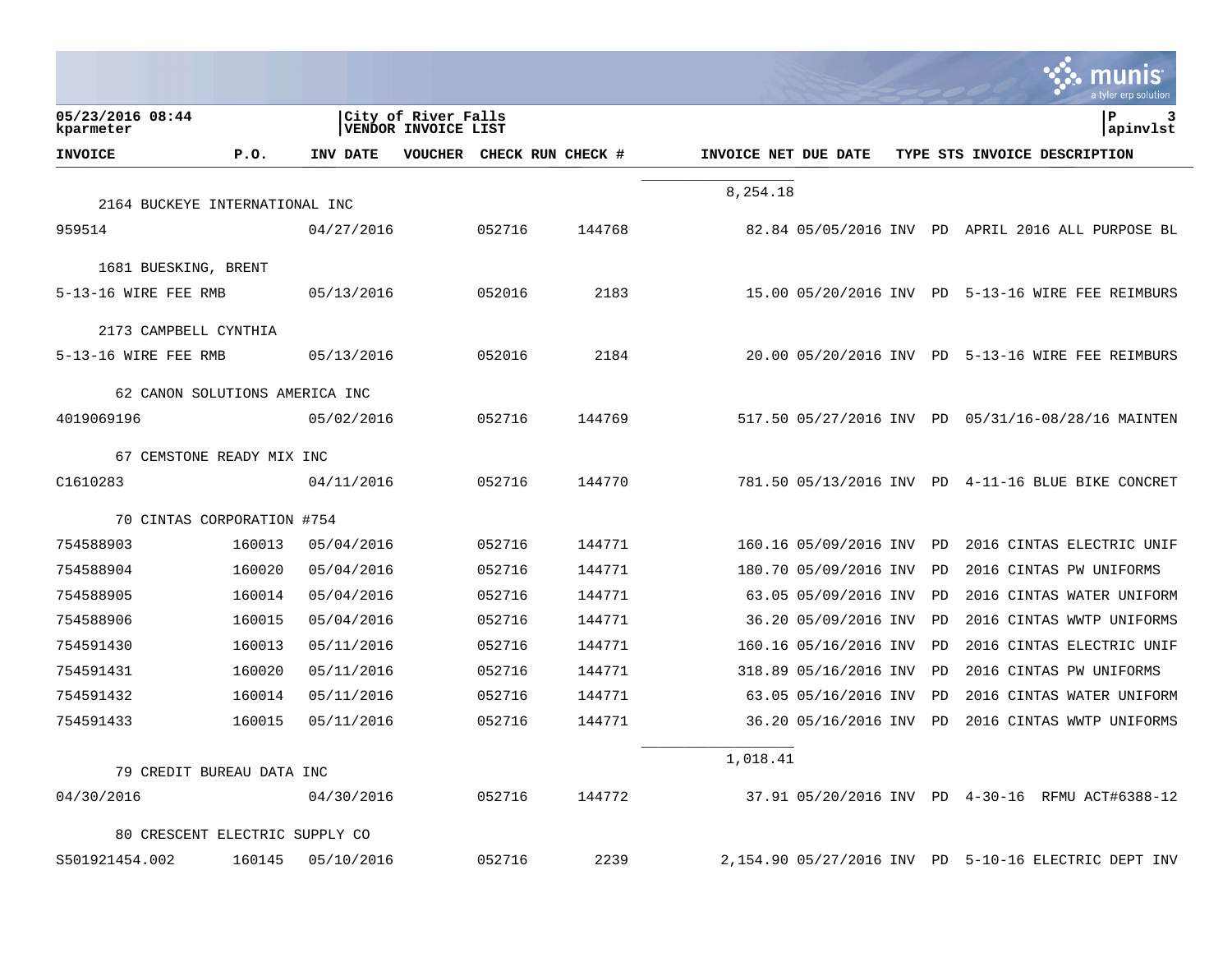|                                 |        |            |                                            |           |                   |                      |                            |    | a tyler erp solution                                 |
|---------------------------------|--------|------------|--------------------------------------------|-----------|-------------------|----------------------|----------------------------|----|------------------------------------------------------|
| 05/23/2016 08:44<br>kparmeter   |        |            | City of River Falls<br>VENDOR INVOICE LIST |           |                   |                      |                            |    | l P<br>4<br>apinvlst                                 |
| <b>INVOICE</b>                  | P.0.   | INV DATE   | VOUCHER                                    |           | CHECK RUN CHECK # | INVOICE NET DUE DATE |                            |    | TYPE STS INVOICE DESCRIPTION                         |
|                                 |        |            |                                            |           |                   |                      |                            |    |                                                      |
| 1057 CROES, NATHAN              |        |            |                                            |           |                   |                      |                            |    |                                                      |
| 5-13-16 WIRE FEE RMB            |        | 05/13/2016 |                                            | 052016    | 2185              |                      |                            |    | 10.00 05/20/2016 INV PD 5-13-16 WIRE FEE REIMBURS    |
| 82 CROOK, JEFF                  |        |            |                                            |           |                   |                      |                            |    |                                                      |
| 5-13-16 WIRE FEE RMB            |        | 05/13/2016 |                                            | 052016    | 2186              |                      |                            |    | 10.00 05/20/2016 INV PD 5-13-16 WIRE FEE REIMBURS    |
| 427 CURTIS, RAY                 |        |            |                                            |           |                   |                      |                            |    |                                                      |
| 5-13-16 WIRE FEE RMB            |        | 05/13/2016 |                                            | 052016    | 2187              |                      |                            |    | 10.00 05/20/2016 INV PD 5-13-16 WIRE FEE REIMBURS    |
| 85 DARRELL'S SEPTIC SERVICE INC |        |            |                                            |           |                   |                      |                            |    |                                                      |
| 23174                           | 160081 | 04/30/2016 |                                            | 052716    | 144773            |                      |                            |    | 205.05 05/27/2016 INV PD APRIL 2016 PORTA POTTY RE   |
|                                 |        |            |                                            |           |                   |                      |                            |    |                                                      |
| 435 DAVE'S TRANSMISSION INC     |        |            |                                            |           |                   |                      |                            |    |                                                      |
| 14020                           |        | 04/20/2016 |                                            | 052716    | 2240              |                      |                            |    | 56.32 05/27/2016 INV PD APRIL OIL CHANGE UNIT#031    |
| 14028                           |        | 04/21/2016 |                                            | 052716    | 2240              |                      |                            |    | 52.99 05/27/2016 INV PD APRIL OIL CHANGE UNIT#041    |
| 87 DAVISON, RHONDA              |        |            |                                            |           |                   | 109.31               |                            |    |                                                      |
| 5-13-16 WIRE FEE RMB            |        | 05/13/2016 |                                            | 052016    | 2188              |                      |                            |    | 20.00 05/20/2016 INV PD 5-13-16 WIRE FEES (2) REI    |
|                                 |        |            |                                            |           |                   |                      |                            |    |                                                      |
| 1493 DERRICK BUILDING SOLUTIONS |        |            |                                            |           |                   |                      |                            |    |                                                      |
| $4/30$ FINAL                    | 150241 | 04/30/2016 |                                            | 052716    | 144774            |                      | 7,500.00 05/27/2016 INV    | PD | 4/30/16 FINAL PAY Constru                            |
| ACCRUE RETAINAGE                | 150241 | 12/31/2015 |                                            | 052716    | 144774            |                      | 7,500.00 01/31/2016 INV    | PD | Construction of Safe Room                            |
| REVERSE RETAINAGE               | 150241 | 01/31/2016 |                                            | 052716    | 144774            |                      | $-7,500.00 01/31/2016$ CRM | PD | Construction of Safe Room                            |
| 2289 DOHMEIER LOGAN             |        |            |                                            |           |                   | 7,500.00             |                            |    |                                                      |
| MAY 2016                        |        | 05/20/2016 |                                            | $PD$ 5/20 | 2254              |                      |                            |    | 178.50 05/20/2016 INV PD PD TRAINING EAU CLAIRE      |
|                                 |        |            |                                            |           |                   |                      |                            |    |                                                      |
| 456 ENTERPRISE FM TRUST         |        |            |                                            |           |                   |                      |                            |    |                                                      |
| FBN3007602                      | 160028 | 05/04/2016 |                                            | 052716    | 2241              |                      |                            |    | 1,151.93 05/27/2016 INV PD 2016 POOL CAR LEASE AND M |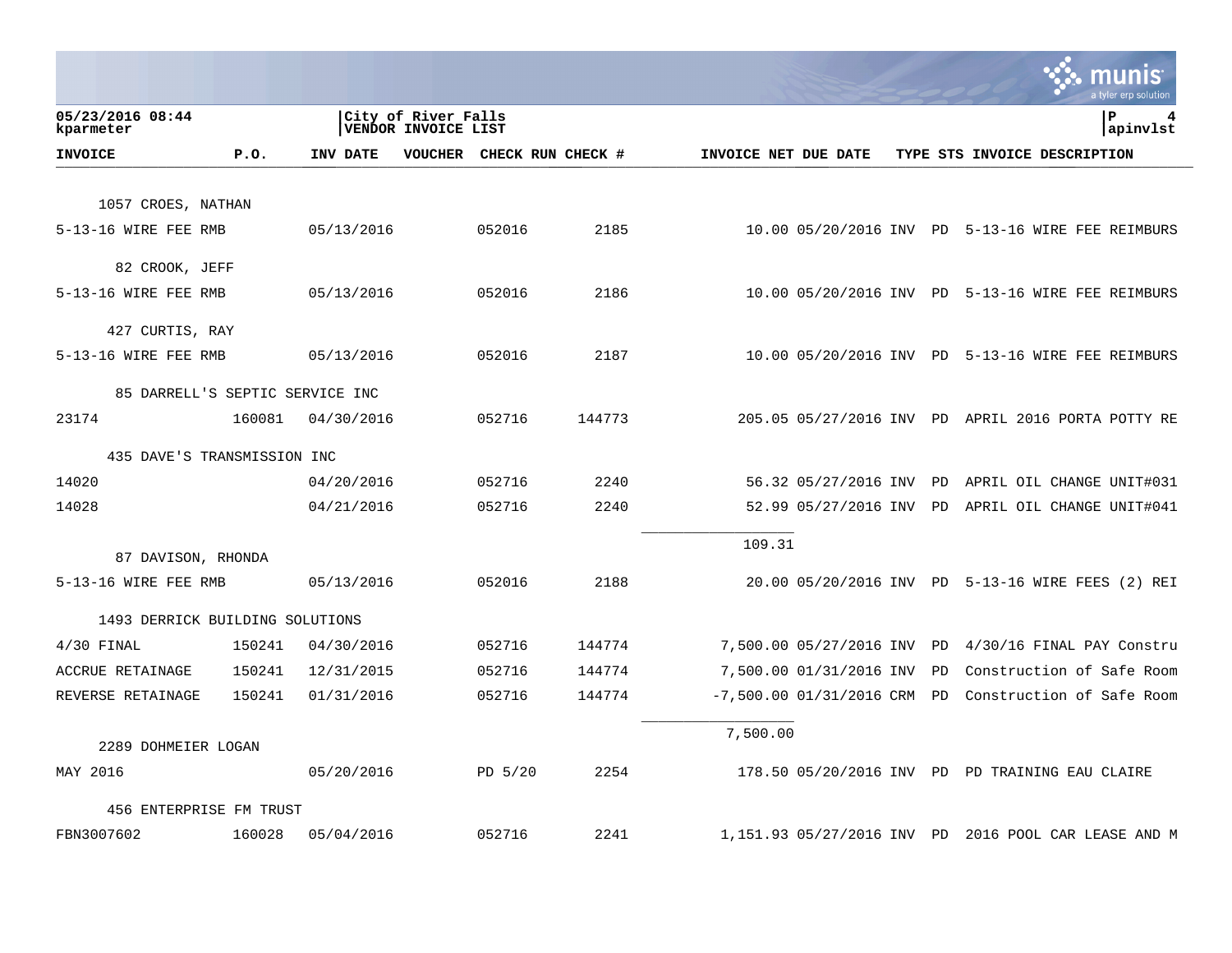|                                |        |            |                                            |        |                   |                      |                          |           | a tyler erp solution                              |
|--------------------------------|--------|------------|--------------------------------------------|--------|-------------------|----------------------|--------------------------|-----------|---------------------------------------------------|
| 05/23/2016 08:44<br>kparmeter  |        |            | City of River Falls<br>VENDOR INVOICE LIST |        |                   |                      |                          |           | P<br>5<br>apinvlst                                |
| <b>INVOICE</b>                 | P.0.   | INV DATE   | <b>VOUCHER</b>                             |        | CHECK RUN CHECK # | INVOICE NET DUE DATE |                          |           | TYPE STS INVOICE DESCRIPTION                      |
| 109 EXPRESS PERSONNEL SERVICES |        |            |                                            |        |                   |                      |                          |           |                                                   |
| 15100037                       | 160137 | 05/03/2016 |                                            | 052716 | 144776            |                      | 83.95 05/09/2016 INV     | PD        | seasonal labor summer 201                         |
| 17274058-1                     | 160137 | 05/10/2016 |                                            | 052716 | 144775            |                      | 250.51 05/27/2016 INV PD |           | 5/8 14.92 HOURS seasonal                          |
| 112 FAMILY FRESH MARKET #322   |        |            |                                            |        |                   | 334.46               |                          |           |                                                   |
| 4-5-16 FAMILY FRESH            |        | 05/02/2016 |                                            | 052716 | 144777            |                      | 103.88 05/27/2016 INV    | PD        | ELECTION DAY SANDWICH/COO                         |
| 4N8130BC40                     |        | 05/09/2016 |                                            | 052716 | 144777            |                      | 84.00 05/27/2016 INV     | <b>PD</b> | RESTITUTION K RODRIGUES                           |
| 1205 VERSA VEND VENDING        |        |            |                                            |        |                   | 187.88               |                          |           |                                                   |
| 2114:010749                    |        | 03/10/2016 |                                            | 052716 | 2242              |                      | 70.00 05/10/2016 INV PD  |           | OTY 2 EBR 1.75 OB CASES                           |
| 2114:011895                    |        | 05/18/2016 |                                            | 052716 | 2242              |                      | 140.00 05/27/2016 INV    | <b>PD</b> | 4 CASES                                           |
| 2278 GEORGE JON                |        |            |                                            |        |                   | 210.00               |                          |           |                                                   |
| 5-13-16 WIRE FEE RMB           |        | 05/13/2016 |                                            | 052016 | 2189              |                      |                          |           | 10.00 05/20/2016 INV PD 5-13-16 WIRE FEE REIMBURS |
| 2288 GORDY'S PUMP SERVICE      |        |            |                                            |        |                   |                      |                          |           |                                                   |
| $4 - 5 - 16$                   |        | 04/05/2016 |                                            | 052716 | 144778            |                      | 550.00 05/27/2016 INV PD |           | SECOND WELL REMOVAL AT N8                         |
| 789 GOTTFREDSEN, CHRIS         |        |            |                                            |        |                   |                      |                          |           |                                                   |
| 5-13-16 WIRE FEE RMB           |        | 05/13/2016 |                                            | 052016 | 2190              |                      |                          |           | 10.00 05/20/2016 INV PD 5-13-16 WIRE FEE REIMBURS |
| 1900 HARRIS, LUKE              |        |            |                                            |        |                   |                      |                          |           |                                                   |
| 5-13-16 WIRE FEE RMB           |        | 05/13/2016 |                                            | 052016 | 2191              |                      |                          |           | 13.00 05/20/2016 INV PD 5-13-16 WIRE FEE REIMBURS |
| 1055 HARTMON, KRISTI           |        |            |                                            |        |                   |                      |                          |           |                                                   |
| 5-13-16 WIRE FEE RMB           |        | 05/13/2016 |                                            | 052016 | 2192              |                      |                          |           | 15.00 05/20/2016 INV PD 5-13-16 WIRE FEE REIMBURS |
| 132 HATCH, BRIAN               |        |            |                                            |        |                   |                      |                          |           |                                                   |
| 5-13-16 WIRE FEE RMB           |        | 05/13/2016 |                                            | 052016 | 2193              |                      |                          |           | 10.00 05/20/2016 INV PD 5-13-16 WIRE FEE REIMBURS |

134 HD SUPPLY WATERWORKS LTD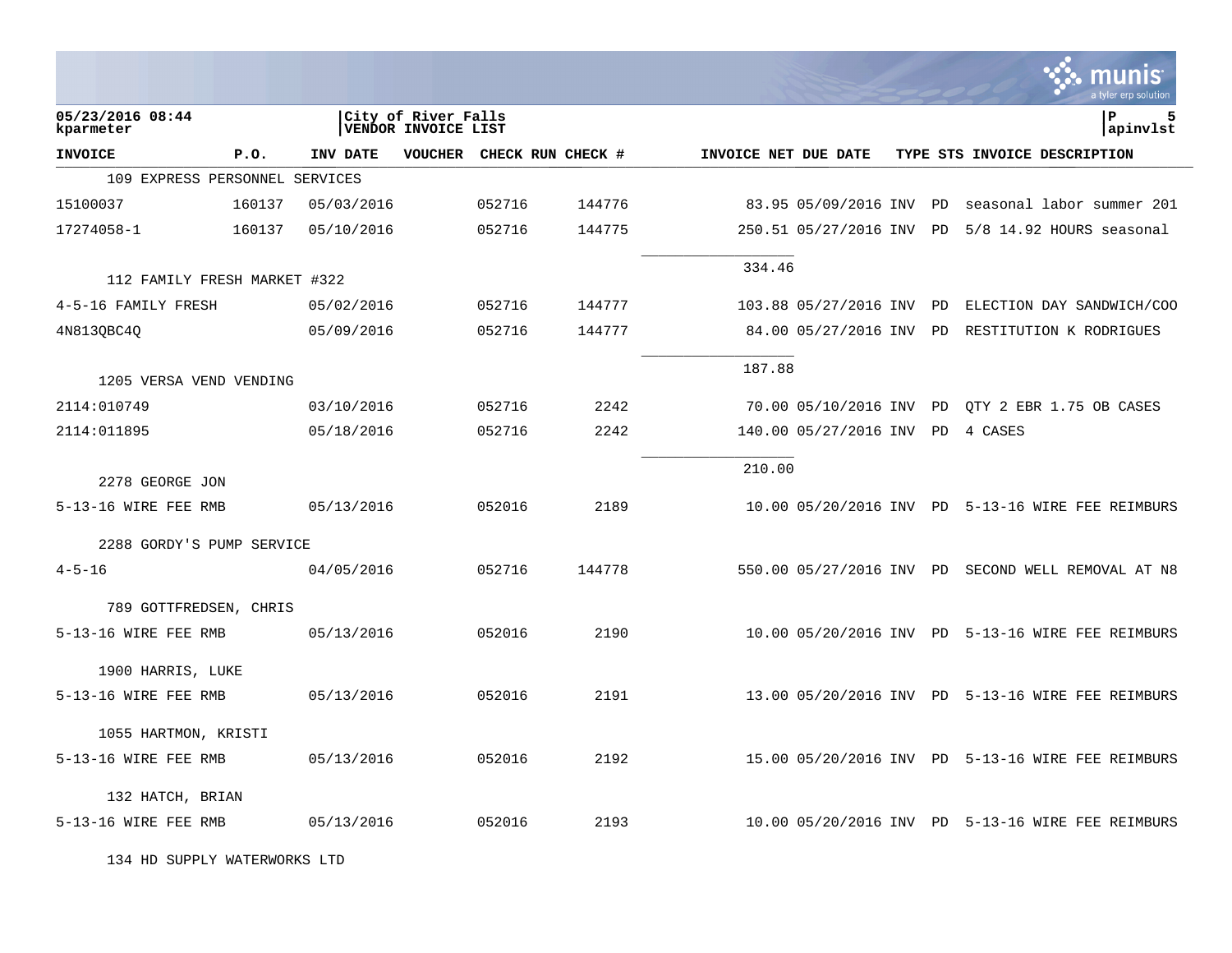|                                            |        |            |                                            |        |                   |                      |                             |    | munis<br>a tyler erp solution                        |
|--------------------------------------------|--------|------------|--------------------------------------------|--------|-------------------|----------------------|-----------------------------|----|------------------------------------------------------|
| 05/23/2016 08:44<br>kparmeter              |        |            | City of River Falls<br>VENDOR INVOICE LIST |        |                   |                      |                             |    | P<br>6<br>apinvlst                                   |
| <b>INVOICE</b>                             | P.0.   | INV DATE   | <b>VOUCHER</b>                             |        | CHECK RUN CHECK # | INVOICE NET DUE DATE |                             |    | TYPE STS INVOICE DESCRIPTION                         |
| F491744                                    |        | 05/09/2016 |                                            | 052716 | 144779            |                      |                             |    | 654.22 05/27/2016 INV PD 5-6-16 VALVE BOX PARTS      |
| 673 HECHT, LU ANN                          |        |            |                                            |        |                   |                      |                             |    |                                                      |
| 5-13-16 WIRE FEE RMB                       |        | 05/13/2016 |                                            | 052016 | 2194              |                      | 10.00 05/20/2016 INV PD     |    | 5-13-16 WIRE FEE REIMBURS                            |
| MAY 2016-2                                 |        | 05/11/2016 |                                            | 052016 | 2194              |                      | 576.16 05/20/2016 INV PD    |    | 5-22 to 5-27-16 TRAVEL PE                            |
| 1670 HEINZE, MICHELLE                      |        |            |                                            |        |                   | 586.16               |                             |    |                                                      |
| 5-13-16 WIRE FEE RMB                       |        | 05/13/2016 |                                            | 052016 | 2195              |                      |                             |    | 20.00 05/20/2016 INV PD 5-13-16 WIRE FEE REIMBURS    |
| 848 HIGH TECH CLEANING SERVICE             |        |            |                                            |        |                   |                      |                             |    |                                                      |
| 1094                                       |        | 04/24/2016 |                                            | 052716 | 144780            |                      |                             |    | 85.00 05/27/2016 INV PD 4/24 SOUAD CLEAN FLUIDS 4    |
| 139 HILL, DON                              |        |            |                                            |        |                   |                      |                             |    |                                                      |
| 5-13-16 WIRE FEE RMB                       |        | 05/13/2016 |                                            | 052016 | 2196              |                      |                             |    | 15.00 05/20/2016 INV PD 5-13-16 WIRE FEE REIMBURS    |
| 2139 HUB 70 DESIGN & PRINT                 |        |            |                                            |        |                   |                      |                             |    |                                                      |
| 11412                                      |        | 05/04/2016 |                                            | 052716 | 144781            |                      |                             |    | 22.00 05/27/2016 INV PD BIKE REGISTRATION CARBONL    |
| 948 INDUSTRIAL HEALTH SERVICES NETWORK INC |        |            |                                            |        |                   |                      |                             |    |                                                      |
| 107458                                     |        | 04/30/2016 |                                            | 052716 | 2243              |                      |                             |    | 135.80 05/11/2016 INV PD MONTHLY DRUG DOT SCREEN     |
| 150 INFOSEND INC                           |        |            |                                            |        |                   |                      |                             |    |                                                      |
| 105310                                     | 160055 | 04/29/2016 |                                            | 052716 | 144782            |                      | 3,173.55 05/27/2016 INV PD  |    | $4-5$ to $4-21-16$ Printing/s                        |
| 105678                                     | 160050 | 05/09/2016 |                                            | 052716 | 2244              |                      |                             |    | 641.43 05/27/2016 INV PD 4-4 to 4-6-16 APRIL Month   |
| 1201 INSIGHT EDGE LLC                      |        |            |                                            |        |                   | 3,814.98             |                             |    |                                                      |
| 1459                                       | 160098 | 05/13/2016 |                                            | 052716 | 2245              |                      |                             |    | 5,574.10 05/27/2016 INV PD SUPERVISORY TRAINING:MAR- |
| 156 STUART C IRBY TOOL AND SAFETY          |        |            |                                            |        |                   |                      |                             |    |                                                      |
| S009556152.001                             | 160155 | 04/28/2016 |                                            | 052716 | 144783            |                      | 33,695.85 05/27/2016 INV PD |    | ELECTRIC INVENTORY PRIMAR                            |
| S009559345.001                             | 160152 | 05/02/2016 |                                            | 052716 | 144783            |                      | 1,245.00 05/27/2016 INV     | PD | THREE PHASE METERING SUPP                            |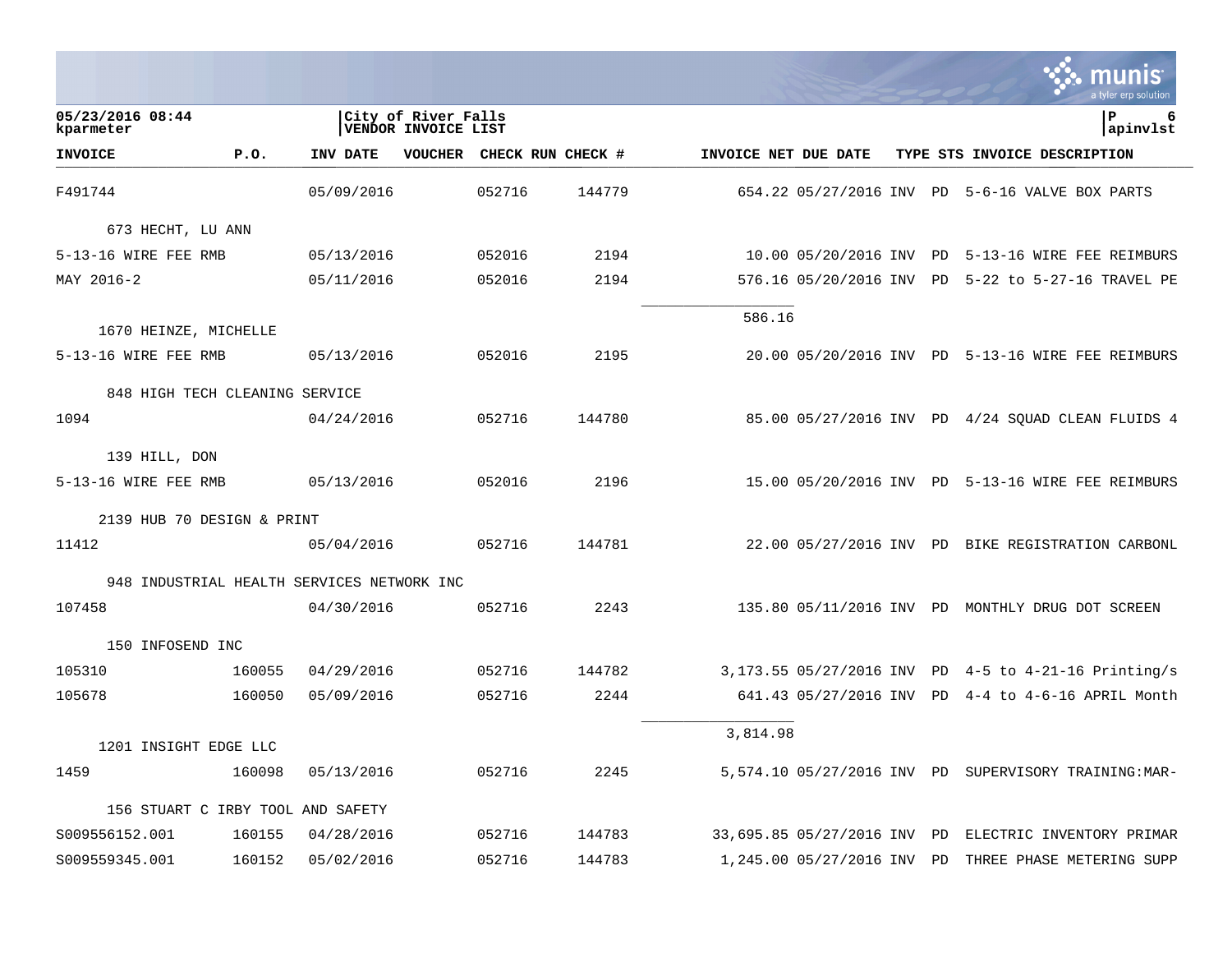|                                  |        |            |                                            |        |                   |                      |                         |    | munis<br>a tyler erp solutior                          |
|----------------------------------|--------|------------|--------------------------------------------|--------|-------------------|----------------------|-------------------------|----|--------------------------------------------------------|
| 05/23/2016 08:44<br>kparmeter    |        |            | City of River Falls<br>VENDOR INVOICE LIST |        |                   |                      |                         |    | l P<br>7<br> apinvlst                                  |
| <b>INVOICE</b>                   | P.O.   | INV DATE   | <b>VOUCHER</b>                             |        | CHECK RUN CHECK # | INVOICE NET DUE DATE |                         |    | TYPE STS INVOICE DESCRIPTION                           |
| S009559345.002                   | 160152 | 05/09/2016 |                                            | 052716 | 144783            |                      | 172.50 05/27/2016 INV   | PD | THREE PHASE METERING SUPP                              |
| S009563562.001                   | 160170 | 05/05/2016 |                                            | 052716 | 144783            |                      | 4,170.00 05/27/2016 INV | PD | Transformers                                           |
| S009565109.001                   | 160158 | 04/27/2016 |                                            | 052716 | 144783            |                      | 1,291.92 05/27/2016 INV | PD | ELECTRIC INVENTORY ITEMS                               |
| 2279 JAWORSKI TAMARRA            |        |            |                                            |        |                   | 40,575.27            |                         |    |                                                        |
| 5-13-16 WIRE FEE RMB             |        | 05/13/2016 |                                            | 052016 | 2197              |                      |                         |    | 30.00 05/20/2016 INV PD 5-13-16 WIRE FEES (2) REI      |
| 160 DAVID E WILKENS INC          |        |            |                                            |        |                   |                      |                         |    |                                                        |
| 114651                           |        | 03/17/2016 |                                            | 052716 | 2246              |                      | 100.00 05/27/2016 INV   | PD | 3-17-16 PD TOWING                                      |
| 114652                           |        | 03/17/2016 |                                            | 052716 | 2246              |                      | 100.00 05/27/2016 INV   | PD | 3-17-16 PD TOWING                                      |
| 114669                           |        | 03/24/2016 |                                            | 052716 | 2246              |                      | 125.00 05/27/2016 INV   | PD | 3-24-16 PD TOWING                                      |
| 115044                           |        | 03/09/2016 |                                            | 052716 | 2246              |                      | 100.00 05/27/2016 INV   | PD | 3-9-16 PD TOWING                                       |
| 115904                           |        | 03/04/2016 |                                            | 052716 | 2246              |                      | 165.00 05/27/2016 INV   | PD | $3/4/16$ PD TOWING                                     |
| 159 JH LARSON ELECTRICAL COMPANY |        |            |                                            |        |                   | 590.00               |                         |    |                                                        |
| 33244                            | 160153 | 05/06/2016 |                                            | 052716 | 144784            |                      |                         |    | $9,857.45$ 05/27/2016 INV PD Inventory pipe for projec |
| 374 JOHNSON, HEATHER             |        |            |                                            |        |                   |                      |                         |    |                                                        |
| 5-13-16 WIRE FEE RMB             |        | 05/13/2016 |                                            | 052016 | 2198              |                      |                         |    | 15.00 05/20/2016 INV PD 5-13-16 WIRE FEE REIMBURS      |
| 1266 JOHNSON, MELINDA            |        |            |                                            |        |                   |                      |                         |    |                                                        |
| 5-13-16 WIRE FEE RMB             |        | 05/13/2016 |                                            | 052016 | 2199              |                      |                         |    | 15.00 05/20/2016 INV PD 5-13-16 WIRE FEE REIMBURS      |
| 482 KENNETT, MATTHEW             |        |            |                                            |        |                   |                      |                         |    |                                                        |
| 5-13-16 WIRE FEE RMB             |        | 05/13/2016 |                                            | 052016 | 2200              |                      |                         |    | 20.00 05/20/2016 INV PD 5-13-16 WIRE FEE REIMBURS      |
| 2284 KIISKINEN KIM               |        |            |                                            |        |                   |                      |                         |    |                                                        |
| 5/13 WIRE FEE REIMB              |        | 05/13/2016 |                                            | 052016 | 2201              |                      |                         |    | 15.00 05/20/2016 INV PD 5/13 PAYROLL WIRE FEE REI      |

 $\bullet$ 

1196 KILLIAN, JOE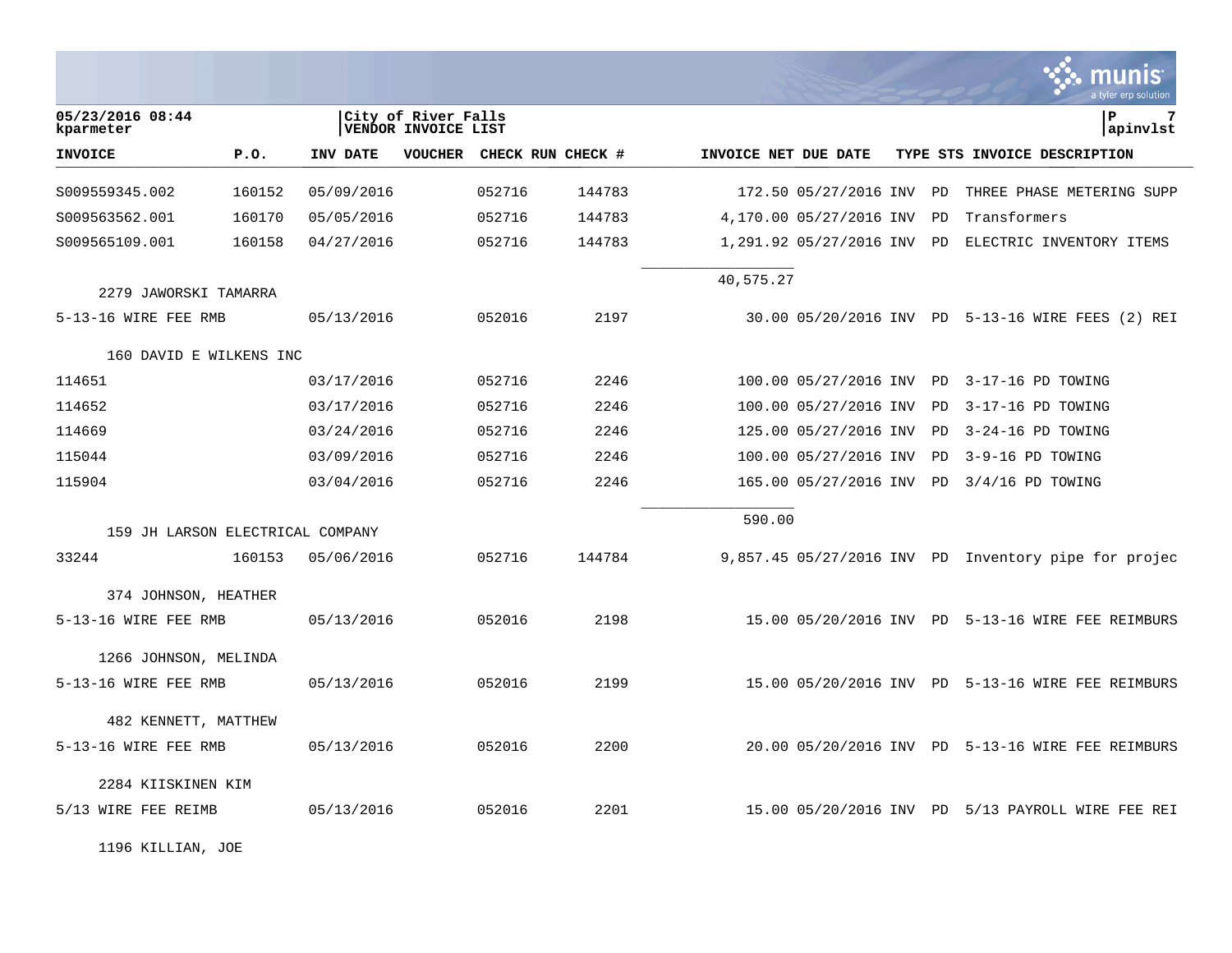|                                  |        |            |                                            |                   |        |                      |                            |           | a tyler erp solution                                 |
|----------------------------------|--------|------------|--------------------------------------------|-------------------|--------|----------------------|----------------------------|-----------|------------------------------------------------------|
| 05/23/2016 08:44<br>kparmeter    |        |            | City of River Falls<br>VENDOR INVOICE LIST |                   |        |                      |                            |           | lР<br>8<br>apinvlst                                  |
| <b>INVOICE</b>                   | P.0.   | INV DATE   | <b>VOUCHER</b>                             | CHECK RUN CHECK # |        | INVOICE NET DUE DATE |                            |           | TYPE STS INVOICE DESCRIPTION                         |
| 5-13-16 WIRE FEE RMB             |        | 05/13/2016 |                                            | 052016            | 2202   |                      |                            |           | 10.00 05/20/2016 INV PD 5-13-16 WIRE FEE REIMBURS    |
| 1211 KNUTSON, JENNIFER           |        |            |                                            |                   |        |                      |                            |           |                                                      |
| 5-13-16 WIRE FEE RMB             |        | 05/13/2016 |                                            | 052016            | 2203   |                      |                            |           | 10.00 05/20/2016 INV PD 5-13-16 WIRE FEE REIMBURS    |
| 1182 KOBER, CHRIS                |        |            |                                            |                   |        |                      |                            |           |                                                      |
| 5-13-16 WIRE FEE RMB             |        | 05/13/2016 |                                            | 052016            | 2204   |                      |                            |           | 15.00 05/20/2016 INV PD 5-13-16 WIRE FEE REIMBURS    |
| 171 KRAUSE POWER ENGINEERING LLC |        |            |                                            |                   |        |                      |                            |           |                                                      |
| RFL-15-01.1                      | 150223 | 05/16/2016 |                                            | 052716            | 144785 |                      | 15,276.47 05/27/2016 INV   | PD        | 3-21 to 5-14-16 DESIGN SE                            |
| RFL-15-01.2                      | 150223 | 05/16/2016 |                                            | 052716            | 144785 |                      | 1,050.00 05/27/2016 INV    | PD        | MAY SHOP DRAWINGS-SUB SWI                            |
| RFL-16-01.1                      | 150223 | 05/16/2016 |                                            | 052716            | 144785 |                      | 1,130.00 05/27/2016 INV PD |           | 4-11 to 5-11-16 DESIGN SE                            |
|                                  |        |            |                                            |                   |        | 17,456.47            |                            |           |                                                      |
| 1148 KUSILEK JON                 |        |            |                                            |                   |        |                      |                            |           |                                                      |
| 5/13 WIRE FEE REIMB              |        | 05/13/2016 |                                            | 052016            | 2205   |                      |                            |           | 10.00 05/20/2016 INV PD 5/13 PAYROLL WIRE FEE REI    |
| 172 KWIK TRIP                    |        |            |                                            |                   |        |                      |                            |           |                                                      |
| 4N813P3B08                       |        | 05/10/2016 |                                            | 052716            | 144786 |                      | 2.29 05/27/2016 INV        | <b>PD</b> | RESTITUTION K RODRIGUES                              |
| APRIL 2016                       |        | 04/30/2016 |                                            | 052716            | 144786 |                      | 6,227.91 05/20/2016 INV    | PD        | APRIL 2016 GAS KWIK TRIP                             |
|                                  |        |            |                                            |                   |        | 6,230.20             |                            |           |                                                      |
| 1953 LARSON, CHARLES             |        |            |                                            |                   |        |                      |                            |           |                                                      |
| 5-13-16 WIRE FEE RMB             |        | 05/13/2016 |                                            | 052016            | 2206   |                      |                            |           | 15.00 05/20/2016 INV PD 5-13-16 WIRE FEE REIMBURS    |
| 2287 LAURA V PAGE                |        |            |                                            |                   |        |                      |                            |           |                                                      |
| $5 - 13 - 16$                    |        | 05/17/2016 |                                            | 052716            | 144787 |                      |                            |           | 1,600.00 05/27/2016 INV PD 5-13-16 2-(4hr) CONVERSAT |
| 660 LEAGUE OF MINNESOTA CITIES   |        |            |                                            |                   |        |                      |                            |           |                                                      |
| 235210                           |        | 05/02/2016 |                                            | 052716            | 144788 |                      |                            |           | 225.00 05/16/2016 INV PD 4-6 to 4-27-16 WEB ADVRTS   |
| 182 LOFFLER COMPANIES INC        |        |            |                                            |                   |        |                      |                            |           |                                                      |
| 2231096                          |        | 05/03/2016 |                                            | 052716            | 2247   |                      |                            |           | 66.21 05/27/2016 INV PD 5-15-16 TO 6-14-16 SAVIN     |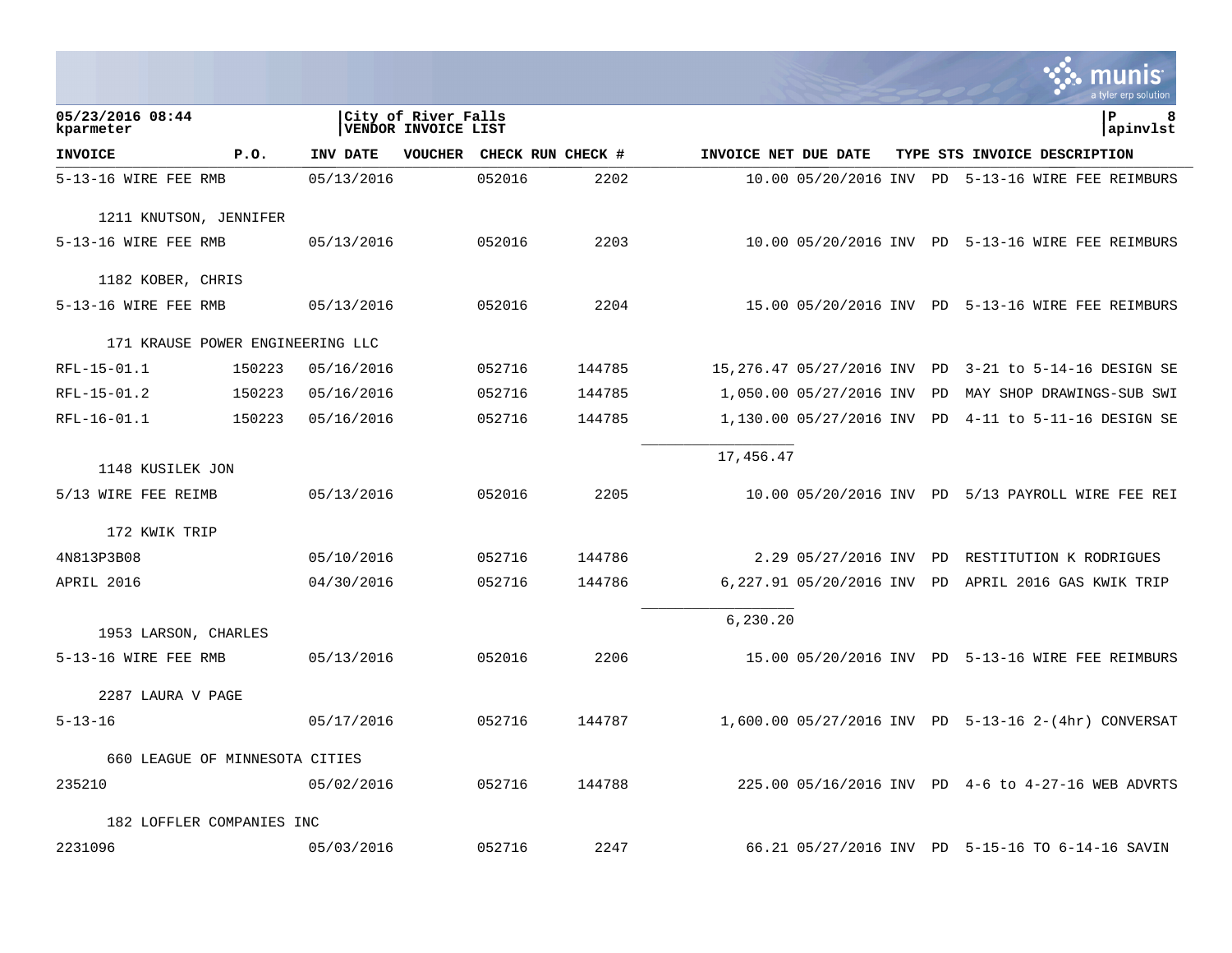|                                      |        |            |                                            |        |                   |                      |                          |    | munis<br>a tyler erp solution                        |
|--------------------------------------|--------|------------|--------------------------------------------|--------|-------------------|----------------------|--------------------------|----|------------------------------------------------------|
| 05/23/2016 08:44<br>kparmeter        |        |            | City of River Falls<br>VENDOR INVOICE LIST |        |                   |                      |                          |    | lР<br>9<br>apinvlst                                  |
| <b>INVOICE</b>                       | P.O.   | INV DATE   | <b>VOUCHER</b>                             |        | CHECK RUN CHECK # | INVOICE NET DUE DATE |                          |    | TYPE STS INVOICE DESCRIPTION                         |
| 2231097                              |        | 05/03/2016 |                                            | 052716 | 2247              |                      | 144.42 05/11/2016 INV    | PD | $5-15-16$ to $6-14-16$ SAVIN/                        |
| 304498983                            |        | 05/11/2016 |                                            | 052716 | 144789            |                      | 143.01 05/27/2016 INV PD |    | 5-5 to 6-5-2016 AMBULANCE                            |
| 857 MCKAHAN, CYNTHIA                 |        |            |                                            |        |                   | 353.64               |                          |    |                                                      |
| 5-13-16 WIRE FEE RMB                 |        | 05/13/2016 |                                            | 052016 | 2207              |                      |                          |    | 10.00 05/20/2016 INV PD 5-13-16 WIRE FEE REIMBURS    |
| 419 MCKAHAN, KRISTI                  |        |            |                                            |        |                   |                      |                          |    |                                                      |
| 5/13 WIRE FEE REIMB                  |        | 05/13/2016 |                                            | 052016 | 2208              |                      |                          |    | 30.00 05/20/2016 INV PD 5/13 PAYROLL WIRE FEE REI    |
| 1902 MCNABB, JACOB                   |        |            |                                            |        |                   |                      |                          |    |                                                      |
| 5-13-16 WIRE FEE RMB                 |        | 05/13/2016 |                                            | 052016 | 2209              |                      |                          |    | 10.00 05/20/2016 INV PD 5-13-16 WIRE FEE REIMBURS    |
| 1284 MSA PROFESSIONAL SERVICES, INC. |        |            |                                            |        |                   |                      |                          |    |                                                      |
| R07949007.02                         | 160061 | 04/18/2016 |                                            | 052716 | 2248              |                      |                          |    | 4,736.00 05/20/2016 INV PD Pioneer Metal Finishing P |
| 199 NEI NORTHERN ELECTRICIANS INC    |        |            |                                            |        |                   |                      |                          |    |                                                      |
| 71767                                |        | 05/18/2016 |                                            | 052716 | 2249              |                      | 1,405.01 05/27/2016 INV  | PD | 01/29/2016 REVISED INV SE                            |
| 71769                                |        | 05/18/2016 |                                            | 052716 | 2249              |                      | 160.00 05/27/2016 INV    | PD | NOV 2015 REVISED INSTALL                             |
| 71770                                |        | 01/29/2016 |                                            | 052716 | 2249              |                      | 827.89 05/27/2016 INV    | PD | 1-7-16 REPLACE LIBRARY CA                            |
| 2013 NELSON SCOTT                    |        |            |                                            |        |                   | 2,392.90             |                          |    |                                                      |
| 5-13-16 WIRE FEE RMB                 |        | 05/13/2016 |                                            | 052016 | 2210              |                      |                          |    | 10.00 05/20/2016 INV PD 5-13-16 WIRE FEE REIMBURS    |
| 2285 OBRIEN JACOB                    |        |            |                                            |        |                   |                      |                          |    |                                                      |
| 5/13 WIRE FEE REIMB                  |        | 05/13/2016 |                                            | 052016 | 2211              |                      |                          |    | 15.00 05/20/2016 INV PD 5/13 PAYROLL WIRE FEE REI    |
| 2286 OLSON ALICE                     |        |            |                                            |        |                   |                      |                          |    |                                                      |
| 5/13 WIRE FEE REIMB                  |        | 05/13/2016 |                                            | 052016 | 2212              |                      |                          |    | 15.00 05/20/2016 INV PD 5/13 PAYROLL WIRE FEE REI    |
| 9999 ONE TIME PAY VENDOR             |        |            |                                            |        |                   |                      |                          |    |                                                      |
| 1552-11 C RAPLEY                     |        | 05/17/2016 |                                            | 052716 | 144796            |                      |                          |    | 150.00 05/27/2016 INV PD RFMU BUDGET REFUND 403 WA   |

**Cardinal** 

 $\mathcal{L}$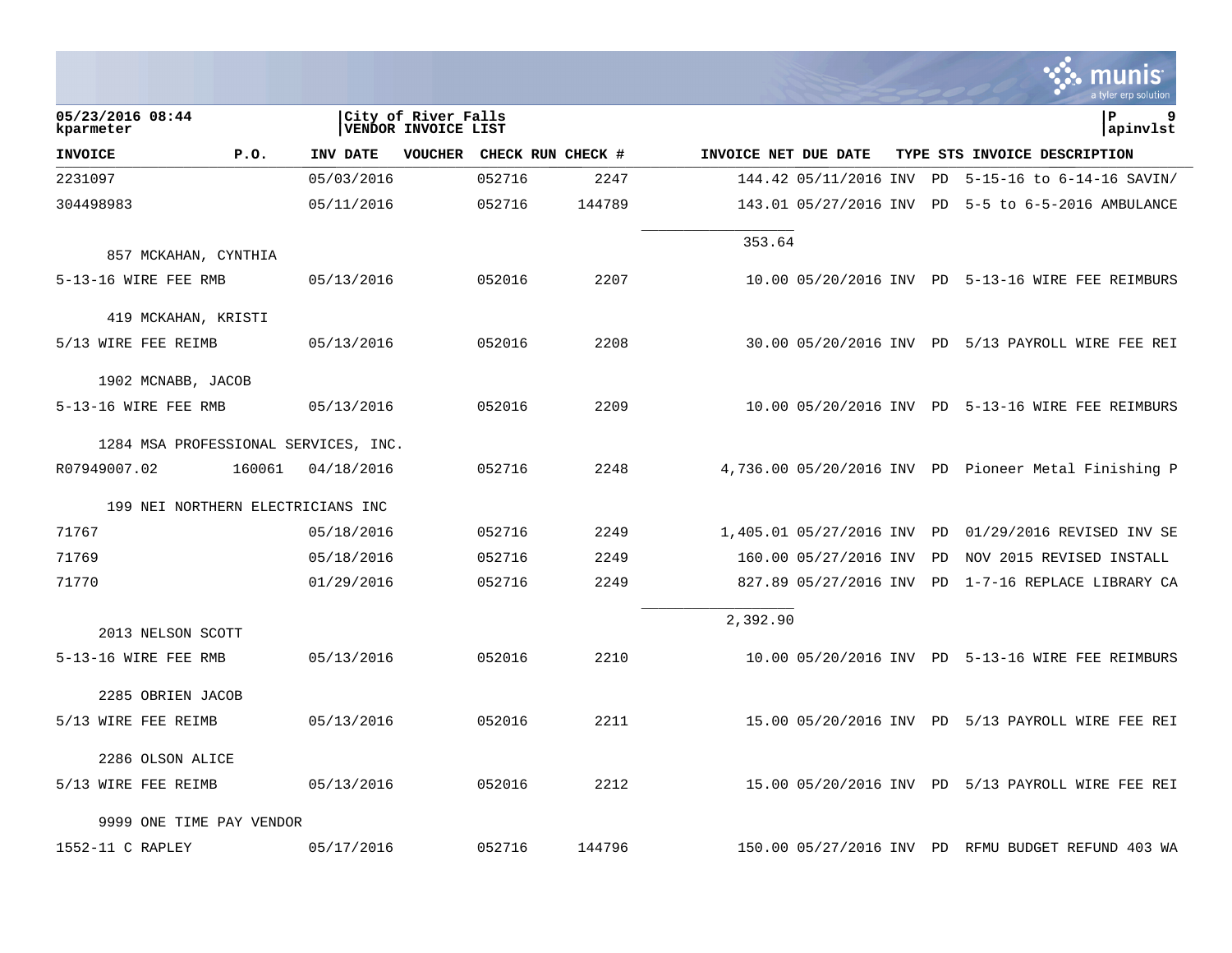

| 05/23/2016 08:44<br>kparmeter |                  | City of River Falls<br>VENDOR INVOICE LIST |                   |                      |                         |           | P<br>10<br>apinvlst          |
|-------------------------------|------------------|--------------------------------------------|-------------------|----------------------|-------------------------|-----------|------------------------------|
| <b>INVOICE</b>                | P.0.<br>INV DATE | <b>VOUCHER</b>                             | CHECK RUN CHECK # | INVOICE NET DUE DATE |                         |           | TYPE STS INVOICE DESCRIPTION |
| 17742                         | 04/28/2016       |                                            | 052716<br>144822  |                      | 96.76 05/27/2016 INV    | <b>PD</b> | REPAIR FOR PLOW DAMAGE 21    |
| 1788-05 A FURLONG             | 05/17/2016       |                                            | 052716<br>144790  |                      | 78.00 05/27/2016 INV    | PD        | RFMU REFUND 215 HAMILTON     |
| 1842-01 J JALOWITZ-B          | 05/17/2016       |                                            | 052716<br>144812  |                      | 350.00 05/27/2016 INV   | <b>PD</b> | RFMU BUDGET REFUND 807 W     |
| 2530-01 C REGAN               | 05/17/2016       |                                            | 052716<br>144799  |                      | 672.42 05/27/2016 INV   | <b>PD</b> | RFMU REFUND 228 7TH ST       |
| 2651-12 E MCQUEEN             | 05/17/2016       |                                            | 052716<br>144805  |                      | 115.48 05/27/2016 INV   | PD        | RFMU REFUND 541 E MAPLE S    |
| $2795 - 01$                   | 05/17/2016       |                                            | 052716<br>144836  |                      | 203.04 05/27/2016 INV   | <b>PD</b> | RFMU REFUND 104-104 1/2 S    |
| 3044-00 T PRINCE              | 05/17/2016       |                                            | 052716<br>144837  |                      | 62.50 05/27/2016 INV    | PD        | RFMU REFUND 603-603 1/2 L    |
| 3078-19 WESTCONSIN C          | 05/17/2016       |                                            | 052716<br>144841  |                      | 56.12 05/27/2016 INV    | <b>PD</b> | RFMU REFUND 542 E MAPLE S    |
| 3160-01 D LAFONTAINE          | 05/17/2016       |                                            | 052716<br>144800  |                      | 400.00 05/27/2016 INV   | PD        | RFMU BUDGET REFUND 1130 W    |
| 3234-00 J WOLLAN              | 05/17/2016       |                                            | 052716<br>144809  |                      | 405.51 05/27/2016 INV   | PD        | RFMU BUDGET REFUND 305 N     |
| 4090-05 B BERGLIND            | 05/17/2016       |                                            | 052716<br>144791  |                      | 469.42 05/27/2016 INV   | <b>PD</b> | RFMU REFUND 353 NICOLE LN    |
| 4130-00 TURNINGPOINT          | 05/17/2016       |                                            | 052716<br>144838  |                      | 1,435.46 05/27/2016 INV | <b>PD</b> | RFMU BUDGET REFUND 445 W     |
| 4378-01 R WALLIN              | 05/17/2016       |                                            | 052716<br>144833  |                      | 138.20 05/27/2016 INV   | PD        | RFMU REFUND 1330 SYCAMORE    |
| 4418-00 L POTTS               | 05/17/2016       |                                            | 052716<br>144821  |                      | 200.00 05/27/2016 INV   | <b>PD</b> | RFMU BUDGET REFUND 318 KE    |
| 5222-01 K STARR               | 05/17/2016       |                                            | 052716<br>144816  |                      | 200.00 05/27/2016 INV   | PD        | BUDGET REFUND 843 PI<br>RFMU |
| 5252-00 K SWENDSON            | 05/17/2016       |                                            | 052716<br>144818  |                      | 300.00 05/27/2016 INV   | <b>PD</b> | RFMU BUDGET REFUND 905 LU    |
| 5281-00 C GROTHE              | 05/17/2016       |                                            | 052716<br>144798  |                      | 400.00 05/27/2016 INV   | <b>PD</b> | RFMU BUDGET REFUND 972 LE    |
| 5364-00 M SAVAGE              | 05/17/2016       |                                            | 052716<br>144824  |                      | 100.00 05/27/2016 INV   | PD        | RFMU BUDGET REFUND 566 N     |
| 5387-01 M DEXHEIMER           | 05/17/2016       |                                            | 052716<br>144826  |                      | 300.00 05/27/2016 INV   | <b>PD</b> | RFMU BUDGET REFUND 623 W     |
| 5406-07 K OTTEM               | 05/17/2016       |                                            | 052716<br>144817  |                      | 300.00 05/27/2016 INV   | PD        | RFMU BUDGET REFUND 503 N     |
| 5747-00 L FILKINS             | 05/17/2016       |                                            | 052716<br>144820  |                      | 467.94 05/27/2016 INV   | PD        | RFMU REFUND 132 E POMEROY    |
| 5847-01 V NYLANDER            | 05/17/2016       |                                            | 052716<br>144840  |                      | 500.00 05/27/2016 INV   | <b>PD</b> | RFMU BUDGET REFUND 64 RIV    |
| 5856-00 G PAULSON             | 05/17/2016       |                                            | 052716<br>144806  |                      | 97.07 05/27/2016 INV    | PD        | RFMU SOLAR REFUND 1036 CO    |
| 5921-00 J CONDE               | 05/17/2016       |                                            | 052716<br>144811  |                      | 125.00 05/27/2016 INV   | <b>PD</b> | RFMU BUDGET REFUND N8267     |
| 6156-00 V SULLIVAN            | 05/17/2016       |                                            | 052716<br>144839  |                      | 497.34 05/27/2016 INV   | <b>PD</b> | RFMU REFUND 1450 S WASSON    |
| 6495-08                       | 05/17/2016       |                                            | 052716<br>144801  |                      | 75.00 05/27/2016 INV    | <b>PD</b> | RFMU BUDGET REFUND 1495 R    |
| 6639-11 M OSTERBAUER          | 05/17/2016       |                                            | 052716<br>144825  |                      | 24.15 05/27/2016 INV    | <b>PD</b> | RFMU REFUND 1477 RIVERSID    |
| 6665-10 E DORGAN              | 05/17/2016       |                                            | 052716<br>144804  |                      | 20.91 05/27/2016 INV    | PD        | RFMU REFUND 1477 RIVERSID    |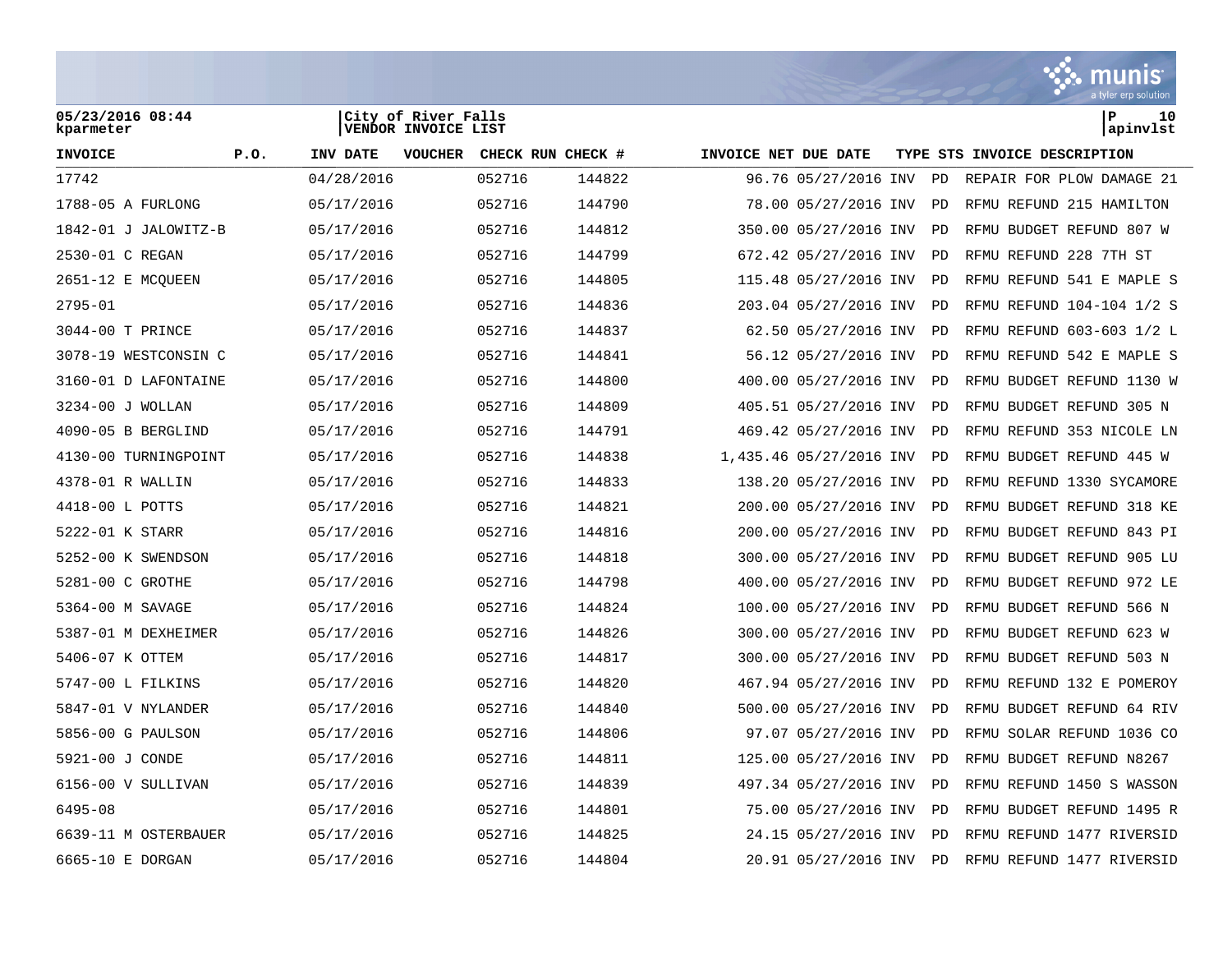

846 PIERCE COUNTY FIRE OFFICERS ASSOCIATION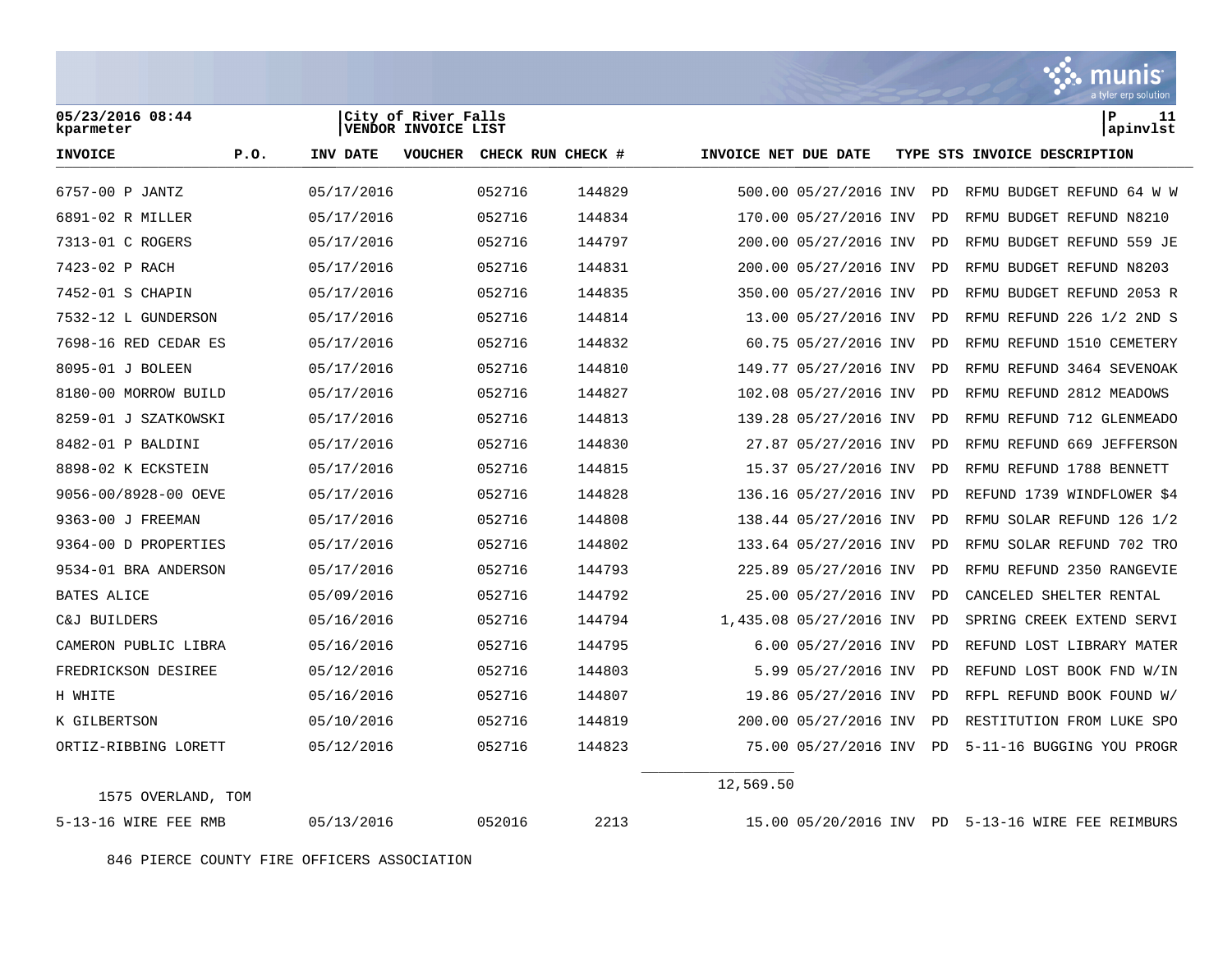|                                          |        |            |                                                   |                   |        |                      |  | a tyler erp solution                                  |
|------------------------------------------|--------|------------|---------------------------------------------------|-------------------|--------|----------------------|--|-------------------------------------------------------|
| 05/23/2016 08:44<br>kparmeter            |        |            | City of River Falls<br><b>VENDOR INVOICE LIST</b> |                   |        |                      |  | ΙP<br>12<br>apinvlst                                  |
| <b>INVOICE</b>                           | P.0.   | INV DATE   | <b>VOUCHER</b>                                    | CHECK RUN CHECK # |        | INVOICE NET DUE DATE |  | TYPE STS INVOICE DESCRIPTION                          |
| $5 - 17 - 16$                            |        | 05/17/2016 |                                                   | 052716            | 144842 |                      |  | 115.00 05/27/2016 INV PD I AM RESPONDING 2016 ANNU    |
| 453 PIERCE COUNTY HIGHWAY DEPT           |        |            |                                                   |                   |        |                      |  |                                                       |
| 160425                                   |        | 05/06/2016 |                                                   | 052716            | 144843 |                      |  | 859.42 05/27/2016 INV PD 3-27 to 4-23-16 BRDG INSP    |
| 1075 PLOEGER, JEFFREY                    |        |            |                                                   |                   |        |                      |  |                                                       |
| PLOEGER JEFFREY                          |        | 05/10/2016 |                                                   | 052716            | 2250   |                      |  | 150.00 05/27/2016 INV PD JEFFREY PLOEGER SAFETY FO    |
| 788 POSEL, ELIZABETH                     |        |            |                                                   |                   |        |                      |  |                                                       |
| 5-13-16 WIRE FEE RMB                     |        | 05/13/2016 |                                                   | 052016            | 2214   |                      |  | 10.00 05/20/2016 INV PD 5-13-16 WIRE FEE REIMBURS     |
| 2166 PRENDERGAST, REBECCA                |        |            |                                                   |                   |        |                      |  |                                                       |
| 5-13-16 WIRE FEE RMB                     |        | 05/13/2016 |                                                   | 052016            | 2215   |                      |  | 15.00 05/20/2016 INV PD 5-13-16 WIRE FEE REIMBURS     |
| 2046 RALEIGH, CRYSTAL                    |        |            |                                                   |                   |        |                      |  |                                                       |
| 5-13-16 WIRE FEE RMB                     |        | 05/13/2016 |                                                   | 052016            | 2216   |                      |  | 20.00 05/20/2016 INV PD 5-13-16 WIRE FEE REIMBURS     |
| 1210 REARDON, MIKE                       |        |            |                                                   |                   |        |                      |  |                                                       |
| 5-13-16 WIRE FEE RMB                     |        | 05/13/2016 |                                                   | 052016            | 2217   |                      |  | 10.00 05/20/2016 INV PD 5-13-16 WIRE FEE REIMBURS     |
| 219 STATE OF WI - DEPT OF TRANSPORTATION |        |            |                                                   |                   |        |                      |  |                                                       |
| $5 - 6 - 16$                             |        | 05/05/2016 |                                                   | 052716            | 144844 |                      |  | 4.00 05/09/2016 INV PD PLATE(2) REPLACEMENT ENGI      |
| 221 RURAL ELECTRIC SUPPLY COOPERATIVE    |        |            |                                                   |                   |        |                      |  |                                                       |
| 642612-00                                | 160159 | 05/11/2016 |                                                   | 052716            | 144845 |                      |  | 2,374.59 05/27/2016 INV PD RISER TERMINATION KIT, 1/  |
| 1496 RIVER FALLS BASEBALL COUNCIL        |        |            |                                                   |                   |        |                      |  |                                                       |
| MAY 2016                                 |        | 05/18/2016 |                                                   | 052716            | 144846 |                      |  | 10,244.86 05/27/2016 INV PD RETURN FINANCIAL GUARANTE |
| 438 RIVER FALLS SENIOR CITIZENS          |        |            |                                                   |                   |        |                      |  |                                                       |
| APR 2016                                 | 160018 | 04/01/2016 |                                                   | 052716            | 144847 |                      |  | 500.00 05/27/2016 INV PD APRIL 2016 SENIOR CITIZEN    |

1574 RUDESILL, TRAVIS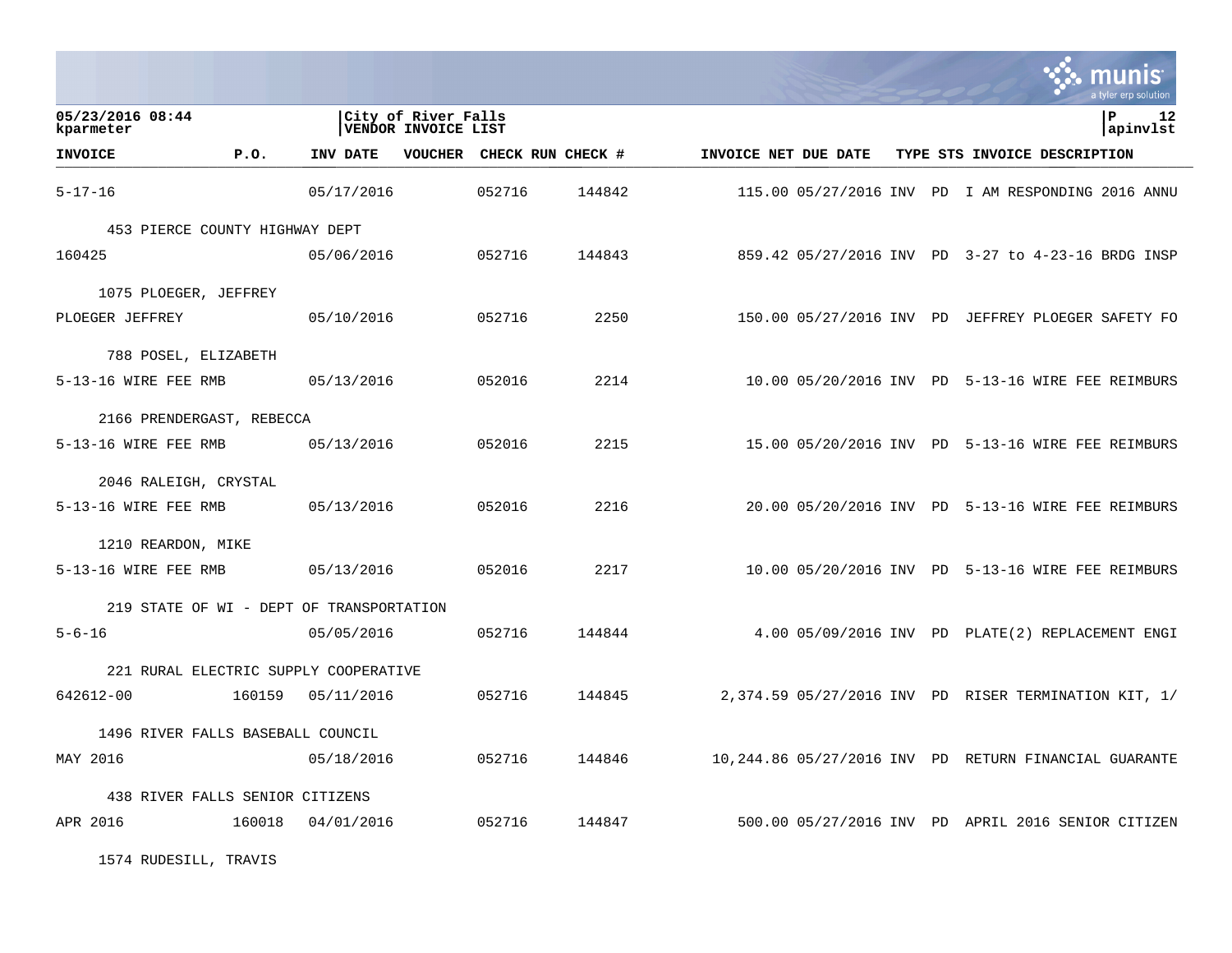|                                    |        |            |                                            |                   |                      |                             |    | a tyler erp solution                                 |
|------------------------------------|--------|------------|--------------------------------------------|-------------------|----------------------|-----------------------------|----|------------------------------------------------------|
| 05/23/2016 08:44<br>kparmeter      |        |            | City of River Falls<br>VENDOR INVOICE LIST |                   |                      |                             |    | l P<br>13<br>apinvlst                                |
| <b>INVOICE</b>                     | P.0.   | INV DATE   | <b>VOUCHER</b>                             | CHECK RUN CHECK # | INVOICE NET DUE DATE |                             |    | TYPE STS INVOICE DESCRIPTION                         |
| 5-13-16 WIRE FEE RMB               |        | 05/13/2016 | 052016                                     | 2218              |                      | 5.00 05/20/2016 INV         | PD | 5-13-16 WIRE FEE REIMBURS                            |
| 2280 RUNDLE BRENDA                 |        |            |                                            |                   |                      |                             |    |                                                      |
| 5-13-16 WIRE FEE RMB               |        | 05/13/2016 | 052016                                     | 2219              |                      |                             |    | 15.00 05/20/2016 INV PD 5-13-16 WIRE FEE REIMBURS    |
| 1573 RUNNING INC                   |        |            |                                            |                   |                      |                             |    |                                                      |
| 14668                              | 160063 | 05/04/2016 | 052716                                     | 144848            |                      | 16,128.67 05/20/2016 INV PD |    | 4/6-5/4/2016 TAXI MANAGEM                            |
| 1059 SCHREINER, KERI               |        |            |                                            |                   |                      |                             |    |                                                      |
| 5-13-16 WIRE FEE RMB               |        | 05/13/2016 | 052016                                     | 2220              |                      |                             |    | 15.00 05/20/2016 INV PD 5-13-16 WIRE FEE REIMBURS    |
| 244 SHORT ELLIOTT HENDRICKSON INC  |        |            |                                            |                   |                      |                             |    |                                                      |
| 314246                             | 160031 | 05/06/2016 | 052716                                     | 144849            |                      |                             |    | 4,324.44 05/27/2016 INV PD TRAFFIC STUDY - PED CROSS |
| 953 SIMPSON, SCOT                  |        |            |                                            |                   |                      |                             |    |                                                      |
| 5-13-16 WIRE FEE RMB               |        | 05/13/2016 | 052016                                     | 2221              |                      | 15.00 05/20/2016 INV PD     |    | 5-13-16 WIRE FEE REIMBURS                            |
| 250 SOUTH FORK CAFE INC            |        |            |                                            |                   |                      |                             |    |                                                      |
| 2290                               |        | 05/12/2016 | 052716                                     | 2251              |                      | 186.00 05/16/2016 INV PD    |    | 5-12-16 SUPVSR LEADERSHIP                            |
| 255 ST CROIX VALLEY NATURAL GAS CO |        |            |                                            |                   |                      |                             |    |                                                      |
| 12977                              |        | 05/03/2016 | 052716                                     | 144850            |                      | 54.41 05/25/2016 INV        | PD | 3/30 to 4/30/16 1597 SULL                            |
| 15856                              |        | 05/03/2016 | 052716                                     | 144850            |                      | 51.61 05/25/2016 INV        | PD | 3/31 to 4/30/2016 2202 E                             |
| 20266                              |        | 05/03/2016 | 052716                                     | 144850            |                      | 17.00 05/25/2016 INV        | PD | 3/31 to 4/30/16 1543 ROOS                            |
| 21450                              |        | 05/03/2016 | 052716                                     | 144850            |                      | 419.69 05/25/2016 INV       | PD | 3/31/ to 4/30/16 222 LEWI                            |
| 2442                               |        | 05/03/2016 | 052716                                     | 144850            |                      | 252.71 05/25/2016 INV       | PD | 3/31/ to 4/30/16 123 E EL                            |
| 29310                              |        | 05/03/2016 | 052716                                     | 144850            |                      |                             |    | 96.87 05/25/2016 INV PD 3/31 to 4/30/16 1603 PINE    |
| 29937                              |        | 05/03/2016 | 052716                                     | 144850            |                      | 40.85 05/25/2016 INV        | PD | 3/31/ to 4/30/16 650 HANS                            |
| 3724                               |        | 05/03/2016 | 052716                                     | 144850            |                      | 638.11 05/25/2016 INV       | PD | 3/31/ to 4/30/16 140 UNIO                            |
| 3903                               |        | 05/03/2016 | 052716                                     | 144850            |                      | 285.00 05/25/2016 INV PD    |    | 3/31/ to 4/30/16 950 BENS                            |
| 4400                               |        | 05/03/2016 | 052716                                     | 144850            |                      | 55.82 05/25/2016 INV PD     |    | 3/30 to 4/30/16 407 S WIN                            |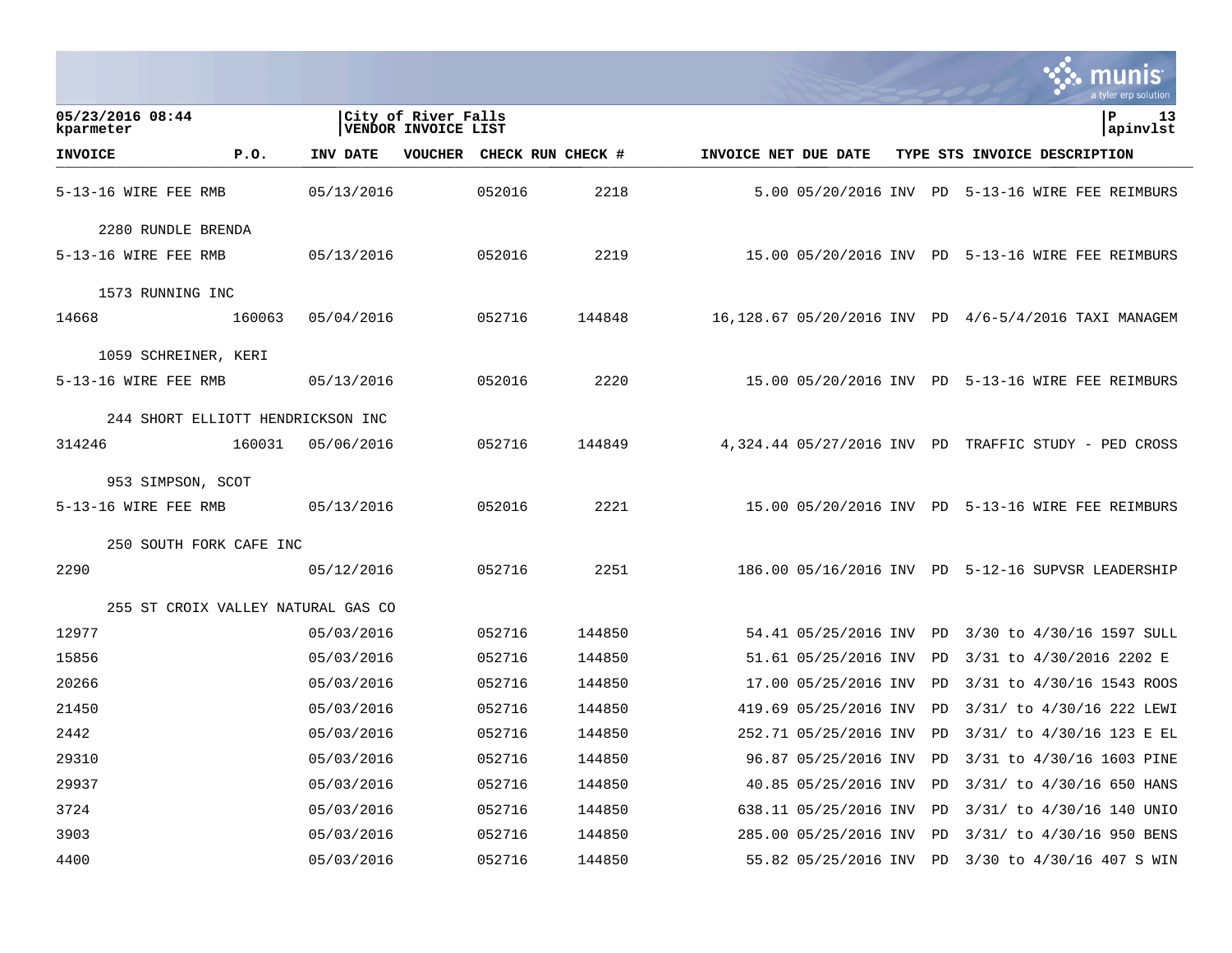|                                                                             |                                      |            |         |        |                   |                      |                          |  |    | nıs<br>a tyler erp solution                          |
|-----------------------------------------------------------------------------|--------------------------------------|------------|---------|--------|-------------------|----------------------|--------------------------|--|----|------------------------------------------------------|
| 05/23/2016 08:44<br>City of River Falls<br>VENDOR INVOICE LIST<br>kparmeter |                                      |            |         |        |                   |                      |                          |  |    | P<br>14<br>apinvlst                                  |
| <b>INVOICE</b>                                                              | P.0.                                 | INV DATE   | VOUCHER |        | CHECK RUN CHECK # | INVOICE NET DUE DATE |                          |  |    | TYPE STS INVOICE DESCRIPTION                         |
| 4416                                                                        |                                      | 05/03/2016 |         | 052716 | 144850            |                      | 40.39 05/25/2016 INV     |  | PD | 3/31/ to 4/30/16 206 VINE                            |
| 4460                                                                        |                                      | 05/03/2016 |         | 052716 | 144850            |                      | 17.00 05/25/2016 INV     |  | PD | 3/31/ to 4/30/16 355 PARK                            |
| 5295                                                                        |                                      | 05/03/2016 |         | 052716 | 144850            |                      | 46.94 05/25/2016 INV     |  | PD | 3/30 to 4/30/16 401 S WIN                            |
| 5325                                                                        |                                      | 05/03/2016 |         | 052716 | 144850            |                      | 583.85 05/25/2016 INV    |  | PD | 3/30 to 4/30/16 432 APOLL                            |
| 7708                                                                        |                                      | 05/03/2016 |         | 052716 | 144850            |                      | 88.56 05/25/2016 INV     |  | PD | 3/31/ to 4/30/16 175 E CE                            |
| 8589                                                                        |                                      | 05/03/2016 |         | 052716 | 144850            |                      | 341.58 05/25/2016 INV PD |  |    | 3/30 to 4/30/16 432 APOLL                            |
| 772 SAVATREE                                                                |                                      |            |         |        |                   | 3,030.39             |                          |  |    |                                                      |
| 3967596                                                                     | 160140                               | 04/28/2016 |         | 052716 | 144851            |                      |                          |  |    | 880.00 05/20/2016 INV PD 2016 Annual Tree Trimming   |
|                                                                             | 481 ST CROIX COUNTY SHERIFF'S OFFICE |            |         |        |                   |                      |                          |  |    |                                                      |
| $3703 - 1$                                                                  |                                      | 01/11/2016 |         | 052716 | 144852            |                      |                          |  |    | 223.10 05/27/2016 INV PD 01/01/16-12/31/16 ANNUAL    |
| 491 ST CROIX VALLEY TITLE                                                   |                                      |            |         |        |                   |                      |                          |  |    |                                                      |
| 166424 5-2-16 E-MAIL                                                        |                                      | 05/02/2016 |         | 052716 | 144853            |                      |                          |  |    | 375.00 05/09/2016 INV PD INCUBATOR WORK              |
| 1364 STEINER, TONY                                                          |                                      |            |         |        |                   |                      |                          |  |    |                                                      |
| 5/13 WIRE FEE REIMB                                                         |                                      | 05/13/2016 |         | 052016 | 2222              |                      |                          |  |    | 15.00 05/20/2016 INV PD 5/13 PAYROLL WIRE REIMBUR    |
| 791 STEVENS ENGINEERS                                                       |                                      |            |         |        |                   |                      |                          |  |    |                                                      |
| 10501                                                                       | 160141                               | 04/29/2016 |         | 052716 | 2252              |                      |                          |  |    | 5,165.00 05/20/2016 INV PD University Falls to Famil |
| 1567 SWANSON, RUSSELL                                                       |                                      |            |         |        |                   |                      |                          |  |    |                                                      |
| 5-13-16 WIRE FEE RMB                                                        |                                      | 05/13/2016 |         | 052016 | 2223              |                      |                          |  |    | 30.00 05/20/2016 INV PD 5-13-16 WIRE FEES (2) REI    |
| 264 SWENSON, WILLIAM                                                        |                                      |            |         |        |                   |                      |                          |  |    |                                                      |
| 5-13-16 WIRE FEE RMB                                                        |                                      | 05/13/2016 |         | 052016 | 2224              |                      |                          |  |    | 15.00 05/20/2016 INV PD 5-13-16 WIRE FEE REIMBURS    |
| 1457 THILL, KEN                                                             |                                      |            |         |        |                   |                      |                          |  |    |                                                      |
| 5-13-16 WIRE FEE RMB                                                        |                                      | 05/13/2016 |         | 052016 | 2225              |                      |                          |  |    | 20.00 05/20/2016 INV PD 5-13-16 WIRE FEE REIMBURS    |

and the control of the control of the control of

**Tara**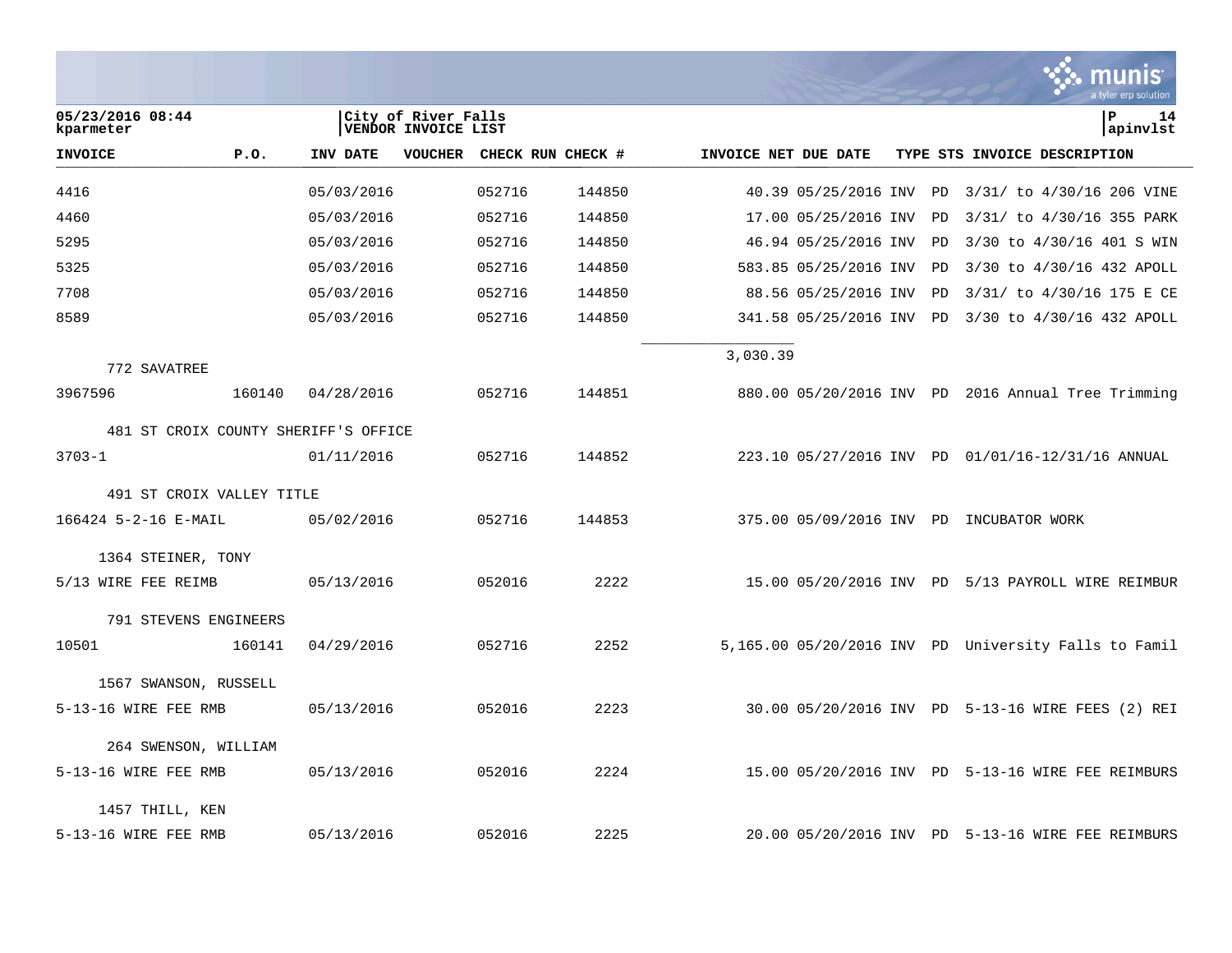|                                     |                                |            |                                            |                   |        |                      |                          |  |    | munis<br>a tyler erp solution                        |
|-------------------------------------|--------------------------------|------------|--------------------------------------------|-------------------|--------|----------------------|--------------------------|--|----|------------------------------------------------------|
| 05/23/2016 08:44<br>kparmeter       |                                |            | City of River Falls<br>VENDOR INVOICE LIST |                   |        |                      |                          |  |    | l P<br>15<br>apinvlst                                |
| <b>INVOICE</b>                      | P.0.                           | INV DATE   | <b>VOUCHER</b>                             | CHECK RUN CHECK # |        | INVOICE NET DUE DATE |                          |  |    | TYPE STS INVOICE DESCRIPTION                         |
| 2281 TOKHEIM WENDY                  |                                |            |                                            |                   |        |                      |                          |  |    |                                                      |
| 5-13-16 WIRE FEE RMB                |                                | 05/13/2016 |                                            | 052016            | 2226   |                      | 10.00 05/20/2016 INV     |  | PD | 5-13-16 WIRE FEE REIMBURS                            |
| 1073 TREICHEL, DANIEL               |                                |            |                                            |                   |        |                      |                          |  |    |                                                      |
| 5-13-16 WIRE FEE RMB                |                                | 05/13/2016 |                                            | 052016            | 2227   |                      |                          |  |    | 20.00 05/20/2016 INV PD 5-13-16 WIRE FEES (2) REI    |
| 2282 TURNER ANDREW                  |                                |            |                                            |                   |        |                      |                          |  |    |                                                      |
| 5-13-16 WIRE FEE RMB                |                                | 05/13/2016 |                                            | 052016            | 2228   |                      |                          |  |    | 20.00 05/20/2016 INV PD 5-13-16 WIRE FEE REIMBURS    |
| 278 UNITED LABORATORIES             |                                |            |                                            |                   |        |                      |                          |  |    |                                                      |
| INV153207                           |                                | 04/29/2016 |                                            | 052716            | 144854 |                      | 392.41 05/27/2016 INV PD |  |    | ESA MP INDUSTRIAL DESCALE                            |
|                                     | 286 USIC LOCATING SERVICES LLC |            |                                            |                   |        |                      |                          |  |    |                                                      |
| 176729                              | 160125                         | 05/06/2016 |                                            | 052716            | 2253   |                      |                          |  |    | 5,482.00 05/27/2016 INV PD APRIL 2016 MONTHLY LOCATE |
| 288 UW RIVER FALLS                  |                                |            |                                            |                   |        |                      |                          |  |    |                                                      |
| 8447                                |                                | 05/05/2016 |                                            | 052716            | 144855 |                      |                          |  |    | 190.00 05/27/2016 INV PD UWRF-SETUP & BOXED LUNCHE   |
| 1043 WALKER, JAMES                  |                                |            |                                            |                   |        |                      |                          |  |    |                                                      |
| 5-13-16 WIRE FEE RMB                |                                | 05/13/2016 |                                            | 052016            | 2229   |                      |                          |  |    | 20.00 05/20/2016 INV PD 5-13-16 WIRE FEE REIMBURS    |
| 305 WESTHUIS, KEVIN                 |                                |            |                                            |                   |        |                      |                          |  |    |                                                      |
| 5-13-16 WIRE FEE RMB                |                                | 05/13/2016 |                                            | 052016            | 2230   |                      |                          |  |    | 15.00 05/20/2016 INV PD 5-13-16 WIRE FEE REIMBURS    |
| 306 HANTEN BROADCASTING COMPANY INC |                                |            |                                            |                   |        |                      |                          |  |    |                                                      |
| APRIL 2016                          |                                | 04/30/2016 |                                            | 052716            | 144856 |                      |                          |  |    | 60.00 05/20/2016 INV PD APRIL 2016 SPORTSCASTER C    |
| 422 WI DEPT OF JUSTICE              |                                |            |                                            |                   |        |                      |                          |  |    |                                                      |
| GS2925APR2016                       | 160076                         | 05/02/2016 |                                            | 052716            | 144857 |                      | 31.00 05/27/2016 INV     |  | PD | APR 2016 BACKROUND WIS DE                            |
| L4801 APRIL 2016                    |                                | 05/02/2016 |                                            | 052716            | 144859 |                      | 98.00 05/27/2016 INV     |  | PD | APRIL 2016 BACKROUND CHEC                            |
| L4801T APRIL 2016                   |                                | 05/02/2016 |                                            | 052716            | 144858 |                      | 35.00 05/27/2016 INV     |  | PD | APRIL 2016 RECORD CHECKS                             |